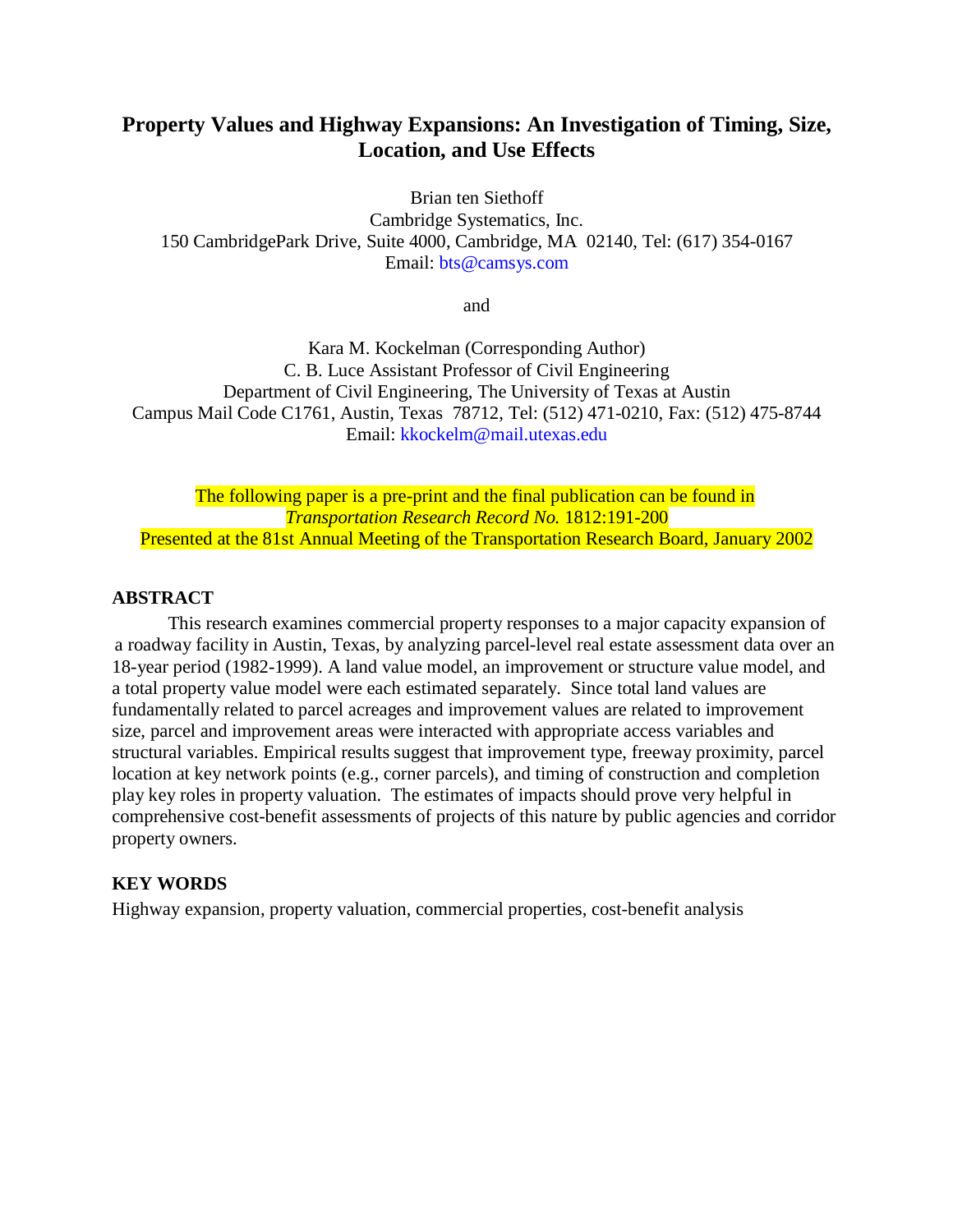### **INTRODUCTION**

The effects of transportation improvements on real estate markets have been well-studied but are still not well understood. There have been numerous studies on the effects of transportation improvements on real estate values. (See, *e.g.*, Huang [1994] and TRB [1995] for summaries of recent highway capitalization studies.) Most analyze the effects of highway expansions or original construction on residential sale prices, with the goal of establishing the economic impacts of highway construction.

In his extensive literature review, Huang (1994) found that virtually every major land use study came to the conclusion that transportation improvements positively affect the value of nearby land. While the estimates of those effects ranged from almost nonexistent to over a 10 percent increase in property values over the region-wide sale prices, it was difficult for Huang to compare the model results due to differences in externalities across regions.

In a study of median housing prices and monthly rents in the San Francisco Bay Area, Kockelman (1997) showed a strong positive association between accessibility and land prices, after controlling for a wide variety of other variables, including parcel size and square footage of development. Evidently, homeowners and renters do value improvements to the transportation network, whether their perception of the travel benefits is direct or indirect. Mikelbank's recent work (2001) suggested that home prices rise in response to transportation improvements that occur along shortest-path routes connecting individual homes to the region's CBD or to the local shopping center; in general, however, prices fell as a response to nearby transportation-related construction. Mikelbank's work relied on spatially correlated hedonic models, and controlled for a series of minor and major transportation investments prior to and during a 13-year period in two Ohio counties.

This research differs from existing work in that it examines commercial property responses to a major capacity expansion of a roadway facility in Austin, Texas, by analyzing parcel-level real estate assessment data over an 18-year period (1982-1999). The expansion of interest represented more than a doubling of corridor capacity along with an elevation of the freeway mainlanes.

According to classical economic theory, when a highway is initially built, large parcels of land that previously had poor accessibility – or none at all – are suddenly underpriced. Often, the market immediately responds: the area is quickly developed and the real estate market establishes a new equilibrium based on the new transportation technology. The land-value impacts that are experienced can be significant (Giuliano, 1989).

According to the same theory, major improvements to existing transportation infrastructure should also have a strong, positive effect on nearby real estate values. However, the impacts may be highly localized and of a much lesser degree than those caused by the original construction (see Landis et al. [1995] and Tomasik [1987]). Moreover, land values may fall elsewhere, due to changes in *relative* access (Mohring 1961) and certain land uses may be negatively impacted by the noise, emissions, and vibrations that close proximity to major roadways presents (e.g., Nelson, 1982). Construction-associated impacts can also reduce values in the short term, while projects are underway: Downs's data (1992) suggested that values did not reach pre-construction levels until approximately five years after roadway-project completion.

Freeway design is also important. Lewis et al.'s (1997) property-value models predicted that depressed freeways contributed most to residential property values, while at-grade freeways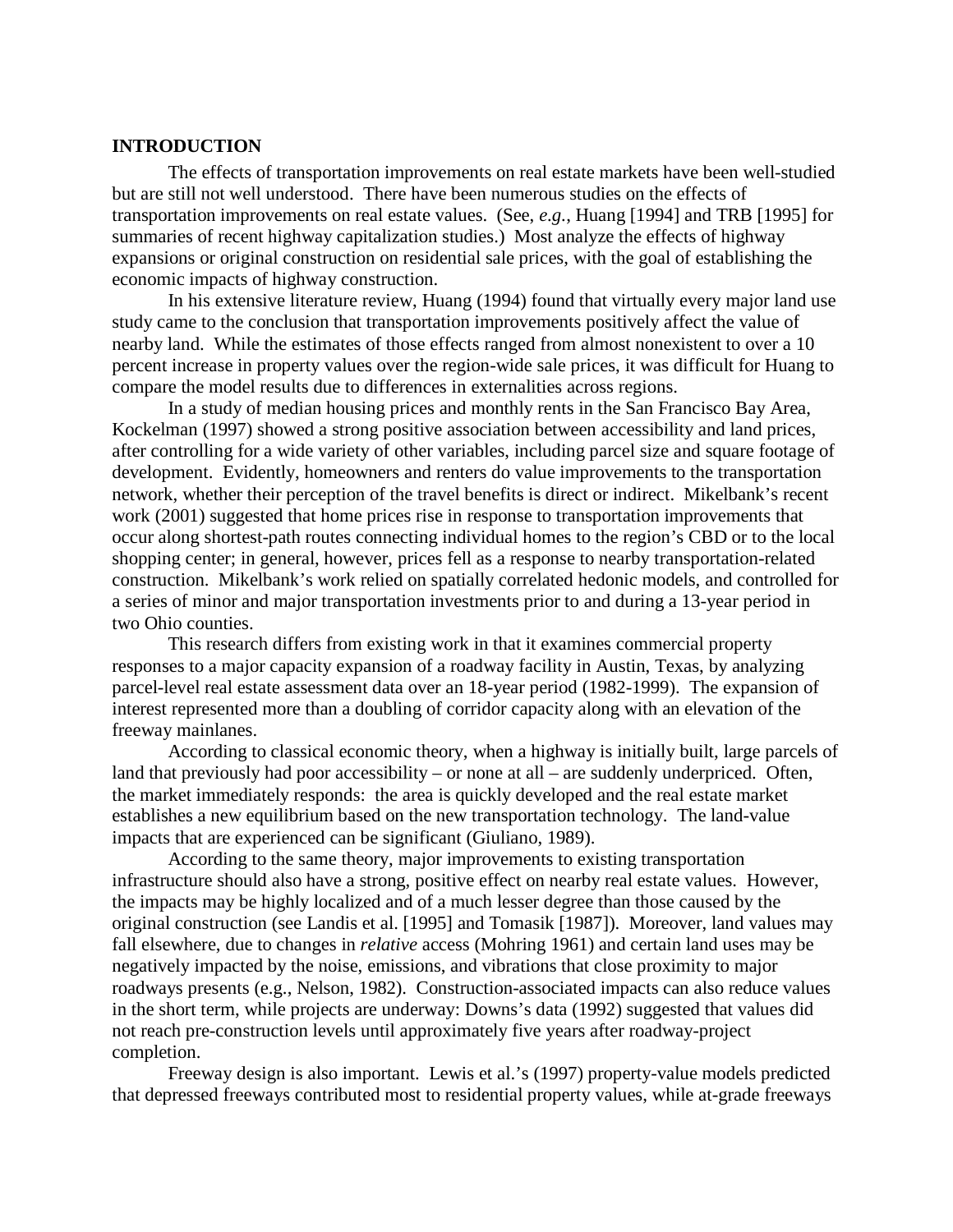were most valued by commercial uses, and elevated freeways were least valued by both land use types. The roadway of interest in this work began at grade and was converted to a set of raised freeway lanes bordered by at-grade frontage roads.In the context of this research, the real estate value analysis can be used to determine whether a highway's expansion has an effect on land values in anticipation of construction or completion of a project. This chapter presents three models of the property-valuation impacts of highway capacity expansion. The data includes assessments of land, improvement to the land, and total property value for the years 1983 through 1999. All properties come from the U.S. 183 corridor in northwest Austin, Texas.

# **DESCRIPTION OF STUDY CORRIDOR**

Over the last decade, the U.S. 183 (Research Boulevard) corridor in Northwest Austin experienced rapid commercial growth. Several major employers in the high-tech sector are located in business parks in the corridor or have announced plans to relocate there. In addition, over two million square feet of retail space was added to the corridor in the 1990's, including a regional shopping center and a large mixed-use office/retail center. Yet large tracts of land near U.S. 183 remain undeveloped.

As part of a major facility improvement, the highway was expanded (in phases) from a four-lane divided highway to a six-lane controlled-access facility with dual three-lane frontage roads. The expansion represents a more than doubling of capacity. The Texas Department of Transportation began to acquire land for the additional right of way needed for this expansion in 1986; many of the proposed takings resulted in condemnation cases and then lawsuits. However, along the sections of this corridor that were modeled here, construction on the segment under study began in 1992 and was completed in 1997 along the mainlanes (and in mid-1998 along the frontage roads). The northernmost sections of the roadway are still under construction, but no data were taken for the areas adjacent to those sections.

Figure 1 shows a map with the location of the U.S. 183 study corridor and the extent of its expansion. Figure 2 shows a more detailed map of the study corridor including dates of construction and the sequence of construction phases.

### **DATA ASSEMBLY**

#### **Data Sources**

The primary data source for this portion of the analysis was the Travis (County, Texas) Central Appraisal District (TCAD) records (TCAD, 2000). The State of Texas requires the appraisal district to keep yearly updated records of the data on which they base property tax assessments. For 1991-1999, the records were stored on computer, and for years prior to 1991, the data was collected from microfiche at the Austin History Center.

Since tax assessment values were used, rather than actual purchase prices, the data is only an approximation of market values during the study period. Purchase prices in Travis County are not available to the public due to Texas state non-disclosure statutes. However, according to Tx. Tax Code tit. 1, §23.01 (2000) (Appraisal Methods and Procedures), taxable property in the State of Texas must be appraised at 100 percent of market value. In addition, the Texas State Comptroller publishes an annual property value study (Texas State Comptroller, 2000) which includes an audit of property tax assessments in all Texas counties. According to the Comptroller's audit, in Travis County the mean appraisal ratio is 1.0 times the market value and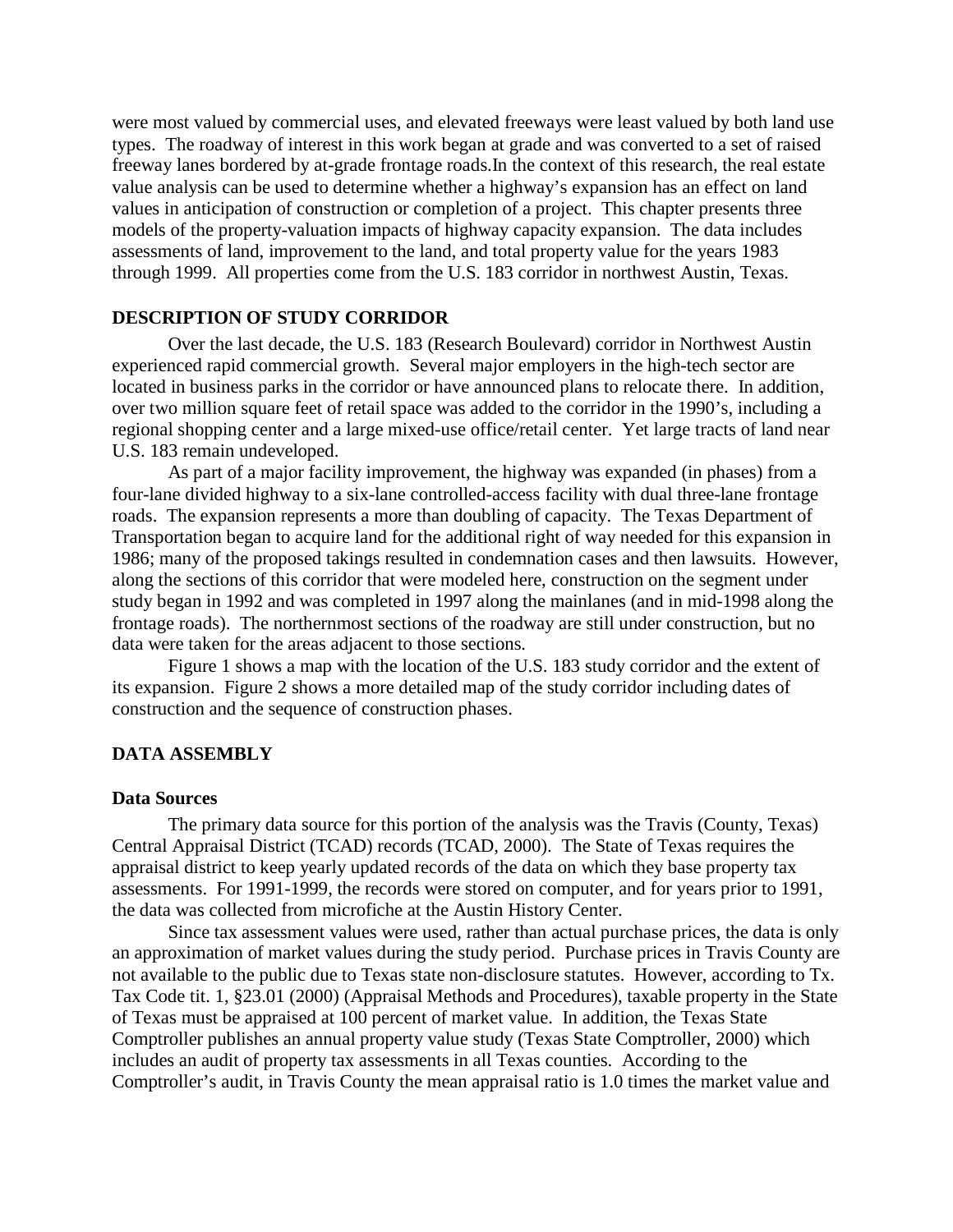the price-related differential (a measure of regressivity) of 1.02, which indicates that parcels in Travis County are treated uniformly with regard to level of appraisal.

TCAD maintains records of assessed values of land and any improvements on that land, and has separate listings of what it considers to be market values of the land and improvements. Since the only consistent data were for appraised values, those are the numbers used in this analysis. In addition to appraised values, information about property acreage, square footage of improvements, and property use was collected. TCAD also lists the "effective year of construction", which is the age of structures on the property after taking into account, for example, any renovations or additions that have been made to the original construction, after controlling for square footage.

Data were collected for every parcel with frontage on U.S. 183, and for a random sample of roughly 10 percent of the parcels within a half-mile band surrounding the facility. This second sampling frame of non-fronting parcels was area-weighted to ensure that larger parcels were more likely to be selected than smaller parcels (in proportion to their areas), and the sample results were examined to ensure that they accurately represented a diverse cross-section of the parcels in the study corridor.

Continuous, Texas-style frontage roads with frequent entrances and exits from the main freeway lanes (the design used for the reconstruction of U.S. 183) can influence property values in unique ways. The distance to an entrance or exit ramp can affect a parcel's accessibility, as can the distance to an intersection with a major arterial. Along the section of roadway studied, each parcel is within a half mile of a major arterial cross streets and a ramp connecting to or from the freeway main lanes. In general, because the frontage roads themselves provide excellent access to bordering parcels, the only parcels along a frontage road that enjoy significantly enhanced access are those on corners. Corner parcels at major cross streets can be easily accessed from both directions of the freeway's frontage roads (via u-turn ramps at underpasses) as well as the cross street.

Using plat maps, also obtained from TCAD, a "corner lot" variable was developed to indicate whether or not the parcel is located on a corner lot along the facility. The variable was further specified to distinguish lots on major, crossover streets (i.e., those that cross the facility via an underpass) from lots on lesser, non-crossover streets (i.e., those that dead-end into the facility's frontage roads).

Figure 3 illustrates corner parcel designations for the study facility. Parcels A and B are situated at the corners of a minor street and a one-way frontage road, at an unsignalized intersection; thus, they are termed "unsignalized corner" parcels. This designation also requires that the minor street have another outlet so that parcels A and B could be accessed either from the major facility or via some other route through the bordering neighborhood. In contrast, parcels C, D, E, and F have excellent access, due to an underpass connecting the two sides of the highway and signalized intersections on the frontage roads. Both cross traffic on the minor cross-street and u-turning or left-turning traffic from the frontage roads can access any of the four parcels. Of the parcels analyzed, 13% were unsignalized corners, and 7% were signalized corners.

Since not every parcel in the data set was located along the frontage roads, another parcel-level accessibility measure used in the analysis was the distance from each parcel to the study facility. Using the TCAD plat maps, the distance was measured along streets to obtain the driving distance to the facility, as opposed to the straight-line distance.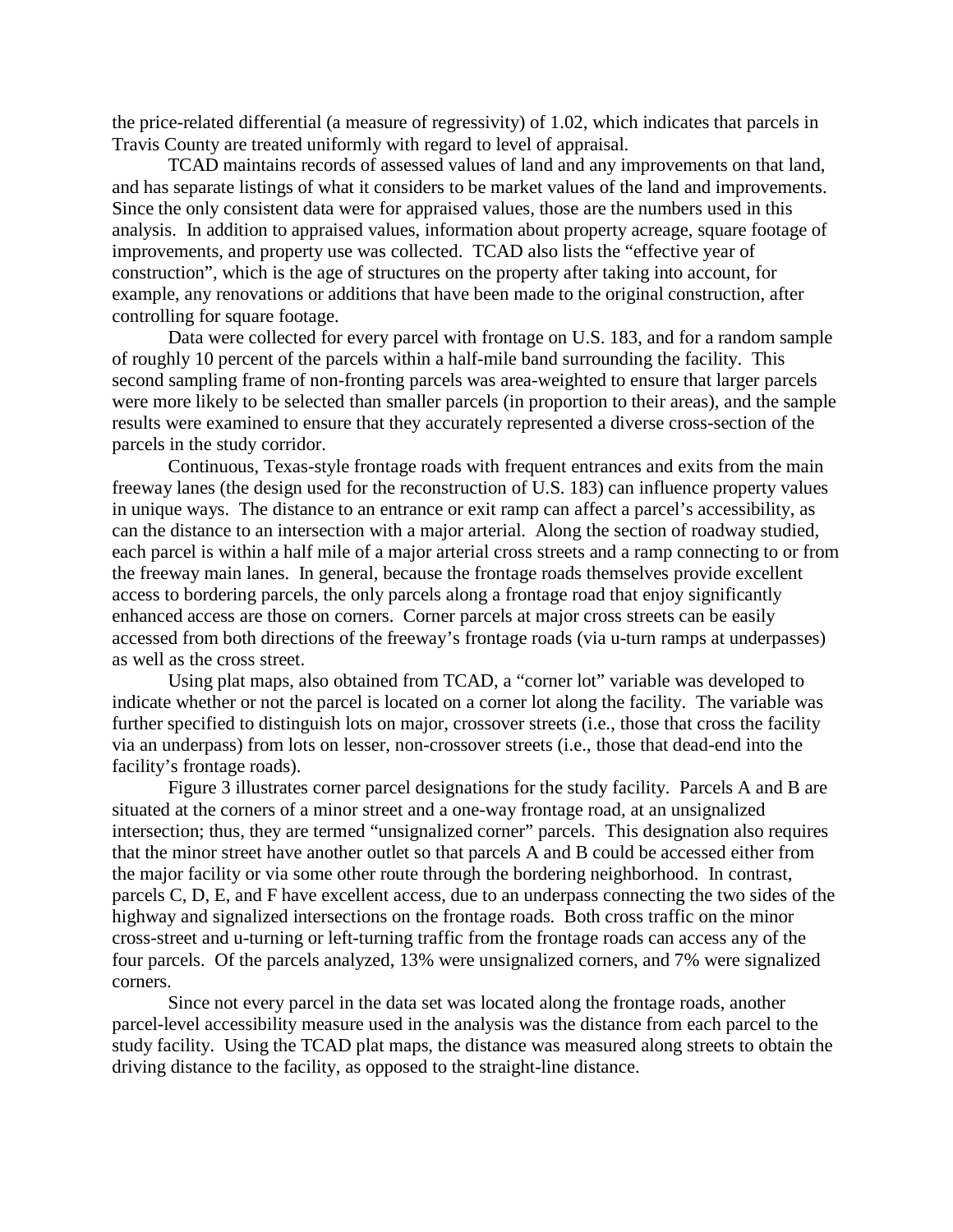### **Sample Formation**

The TCAD assessment data forms the basis for the data set. The data were organized into three files: one with land values only, a second with improvement values only, and a third with both land and improvement values.

Land uses were coded into various categories, as follows:

- 1. Detached Single-Family Dwelling
- 2. Apartment Building
- 3. Retirement Home or Day Care Center
- 4. Convenience Store, Gas Station, or Auto Service Center
- 5. Small- to Medium-Sized Store or Neighborhood Shopping Center
- 6. Small Office
- 7. Showroom, Warehouse
- 8. Bank
- 9. Restaurant or Night Club (includes fast food restaurants)
- 10. Grocery Store, Discount Store, or Department Store

The above ten categories are not an exhaustive listing of possible land uses; rather, the categories represent all land uses present in the U.S. 183 corridor during the period of the study and without any missing data in their TCAD records. For the land and total value models, any undeveloped parcels were assigned to category 0 (zero), and these comprised 25% of all data records. The other parcels were most commonly described as use category 5 (36% of all records), 1 (25% of records), and 2 (18% of records).

For parcels adjacent to each section of construction of the roadway, the years since rightof-way annexation, start of construction, and construction completion were calculated, with each time-based variable taking a value of zero for years before each event. These variables may reveal whether the annexation of right of way (indicating the first major step taken towards construction of the facility), the start of construction, and/or the completion of construction affected the real estate market.

## **Characteristics of the Data Set**

The initial data set acquired for the corridor contained over 3,000 observations of parcellevel assessment data, and over 300 unique parcels. Of these parcels, 90 formed complete panels of data for the 18-year study period (for a total of 1,620 observations). The incomplete panels have data missing for several years at the beginning and/or end of the time series. Depending on the model structures being examined, complete panels or the larger data sets were used. Model specifications are described in the following section, and Table 1 contains definitions for the variables used in the analysis.

The primary explanation for a panel's missing data is parcel subdivision, which eliminates a record for the old, large parcel and creates several unique records for the new, smaller parcels. Historical plat maps were not available to determine which parcels were subdivided or whether parcels were combined into one large parcel.

To illustrate the data, Figures 4 and 5 plot average assessed land values per acre and average improvement values per (improved) square foot, respectively, for each year in the study period. In 1986, when the Texas Department of Transportation (TxDOT) began to acquire the additional right of way needed for the expanded facility, property assessments rose significantly. For seven years after the right of way acquisition, property values declined, remained flat during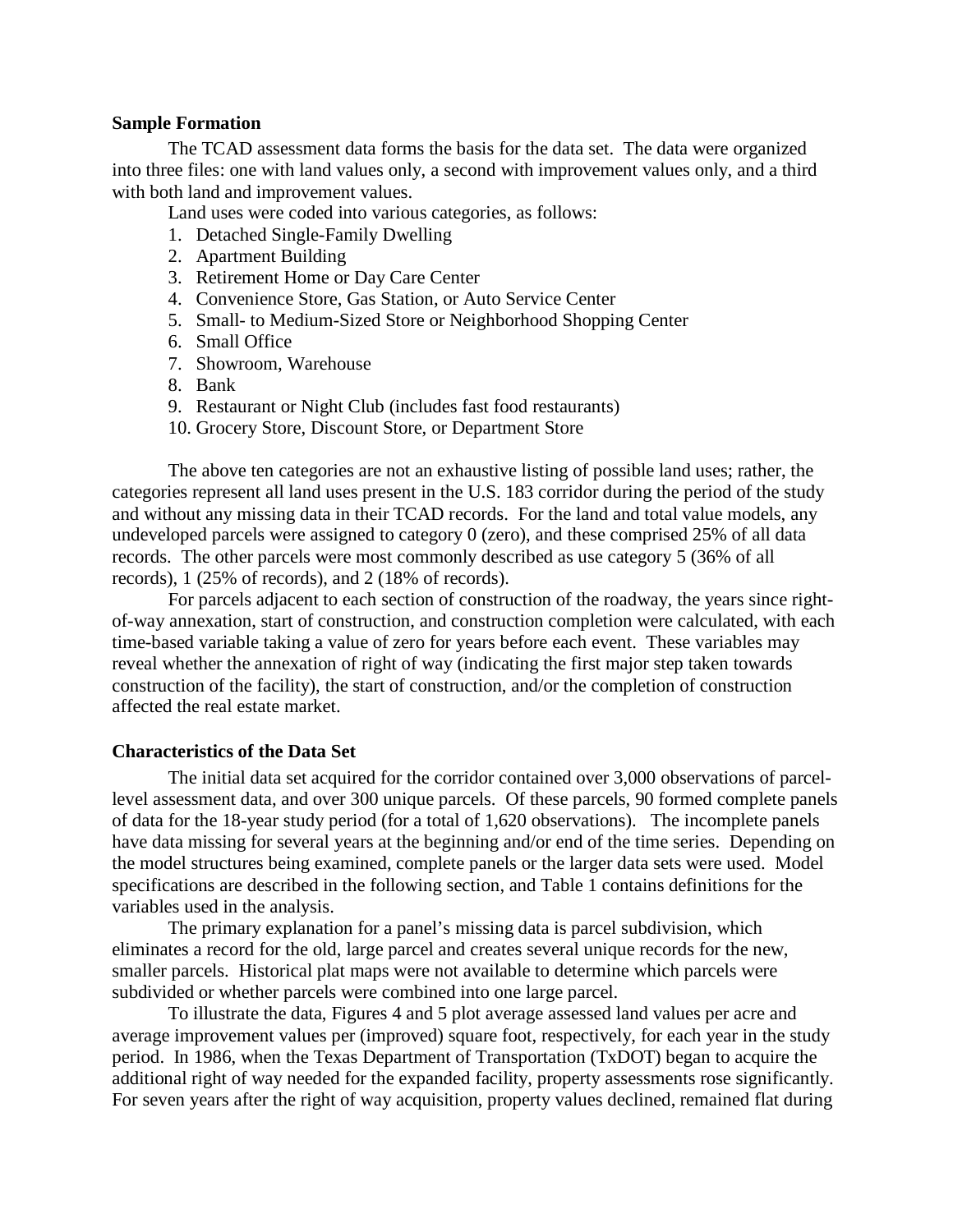the mid-90's and then rose again at the end of the decade. Assessments of parcel improvements followed a similar, although less dramatic, course. After a peak in 1986, the improvement values dropped throughout the late 80's, before rising again through the 90's.

Much of the variation in land and improvement valuations was in fact a response a speculative bubble that Austin – and much of the United Stated – endured in the early 1980s. Austin's land market began its ascent in about 1983 and staged its dramatic fall in late 1986, corresponding to the collapse of the savings and loan industry. Of the 20 largest S&L losses in the United States, 14 were in Texas, which accounted for more than half of the total losses nationwide (FDIC, 1999). Office occupancy rates in Austin fell to 70 percent after the amount of retail space grew from 10 million square feet in 1982 to 22 million square feet in 1987 (Restrepo, 1997). Much of this was clearly independent of any network expansions, such as U.S. 183. And TCAD's appraisal of these properties simply lagged the actual market trades during that period. However, the DOT's right-of-way acquisition for U.S. 183's expansion also may have inflated property assessments, in excess of any response to a forecast of increased access through capacity additions. A multivariate analysis of the data, using the regression models discussed below, permits a more controlled observation and estimation of effects.

### **DATA ANALYSIS**

The land values were thought to be fundamentally related to the parcel acreages, so parcel areas were interacted with a variety of independent variables in the land value model. Likewise, the square footage of improvements on each parcel was interacted with the independent variables in the improvement value model. For the total value model, almost all the land-value and improvement-value models' interacted terms were included, along with a constant. In essence, the three resulting model specifications are the following:

#### 1. Total Value Model:

$$
TotValue = \beta_o + SF_{Impr} \sum_{i} (\beta_{i,Impr} X_{i,Impr}) + SF_{Land} \sum_{j} (\beta_{j, Land} X_{j, Land}) + u
$$

where  $SF_{Impr}$  is the square footage of improved structure on the parcel,  $X_{i,Impr}$  is a vector of variables related to such improvements (i.e., a constant term, a time trend, use-type indicator variables, and age of structure),  $SF_{Land}$  is the square footage of the parcel's land area, and  $X_{i,Land}$ is a vector of variables related to the land's valuation (i.e., a constant term, time trends, and parcel location variables). The random error component, *u*, is expected to contain parcel- and/or year-specific terms and demonstrate serial autocorrelation. A description of assumptions made for two distinct stochastic set-ups is provided below, in the section on Model Estimation.

2. Improvement-Value Model Specification:

$$
ImpValue = \beta_o + SF_{Impr} \sum_{i} (\beta_{i,Impr} X_{i,Impr}) + u
$$

where variables are defined as above<sup>1</sup>.

3. Land-Value Model Specification:

<u>.</u>

<sup>&</sup>lt;sup>1</sup> In order to assess whether location details and construction timing affected improvement valuations, and not just land values, some of the explanatory information interacted with improvement size in the improvement value model (i.e., the *Xi,Impr*) duplicated that interacted with parcel size in the land value and total value models.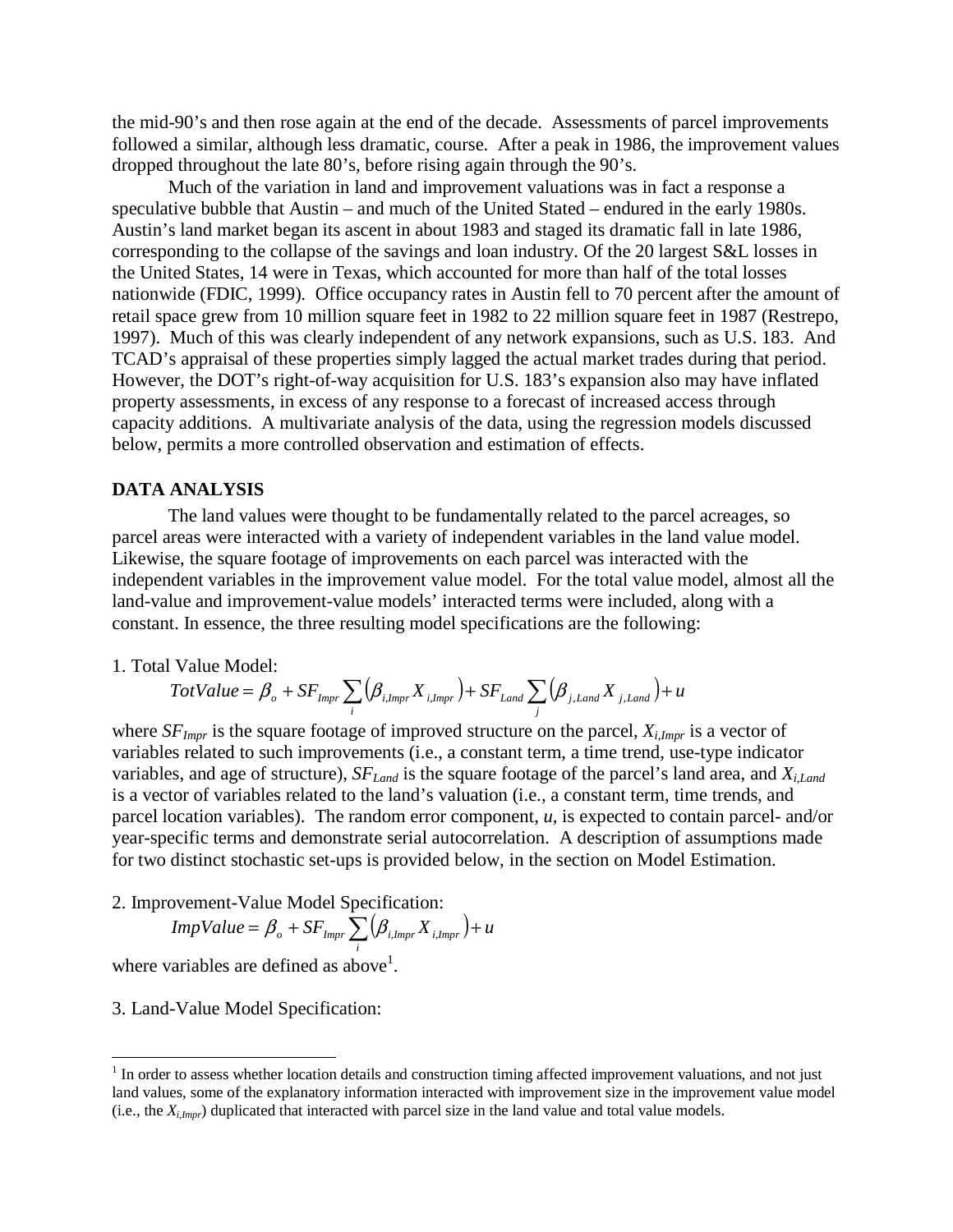$$
LandValue = \beta_o + SF_{Land} \sum_{j} (\beta_{j, Land} X_{j, Land}) + u
$$

where variables are defined as above.

### **Model Estimation**

A variety of models were examined, to permit recognition of the panel and time-series nature of the data. The most successful of these was a rather basic autoregressive structure of the first order (AR1), and this model permitted use of all full-panel and sub-panel observations. However, in order to recognize unobserved parcel-specific components (as well as year effects), two-way random effects models and variance-component moving average (MA) models also were investigated, using the smaller, full-panel data set. (Greene 2000, SAS 2000) Parks' (1967) autoregressive structure was also considered; however, its provision for distinct contemporaneous (as well as serial) correlations over-specified the data structure (due to the high number of distinct parcels).

The results presented here describe the results of the AR1 models. To estimate such models, a two-step feasible generalized least squares (FGLS) estimation procedure was used, where an initial ordinary least squares (OLS) provided a set residuals  $u_{it}$  (for each year *t* and each cross section *i*) and these were regressed on the previous year's residuals, using the AR1 equation (Greene  $2000$ <sup>2</sup>:

 $u_{it} = \alpha + \rho u_{i,t-1}$ .

Next, the dependent and independent variables were transformed, using the Prais-Winsten (1974) equations:

$$
y_{it}^{*} = y_{it} - \hat{\rho} y_{i,t-1}
$$
  

$$
x_{it}^{*} = x_{it} - \hat{\rho} x_{i,t-1}
$$

Finally, these transformed variables were used in a second OLS regression to produce the desired coefficients.

#### **Empirical Results**

<u>.</u>

Tables 2, 3 and 4 show the results of the total property value, land value, and improvement value models, respectively. The improvement value model generally offered the closest predictions to the observed data (as evidenced by its 0.87 adjusted  $\mathbb{R}^2$  or "goodness of fit" index); the land value model performed least well (adjusted  $R^2 = 0.32$ ). This result may be due to difficulties and uncertainties in land valuation; the value of a property's land requires a thorough appreciation of the parcel's relative access and recognition of its highest-and-best use. Many other variables beyond those accommodated here may be at play (e.g., terrain, presence of trees, and views), and the district (TCAD) appraisers may also introduce substantial variation (through personal subjectivity). In general, however, the models predicted a great deal of variation and offered intuitive estimates of access, use, and timing impacts. The serial correlation in the data is also rather strong, with estimates of  $\rho$  falling between 0.50 and 0.75.

For the total-value model, the constant term is estimated to be \$84,436; one interpretation is that simply owning some sort of property along this corridor – with almost no improvement or

 $2$  Only residuals within the same panel were compared, so the first observation of each panel was not always used.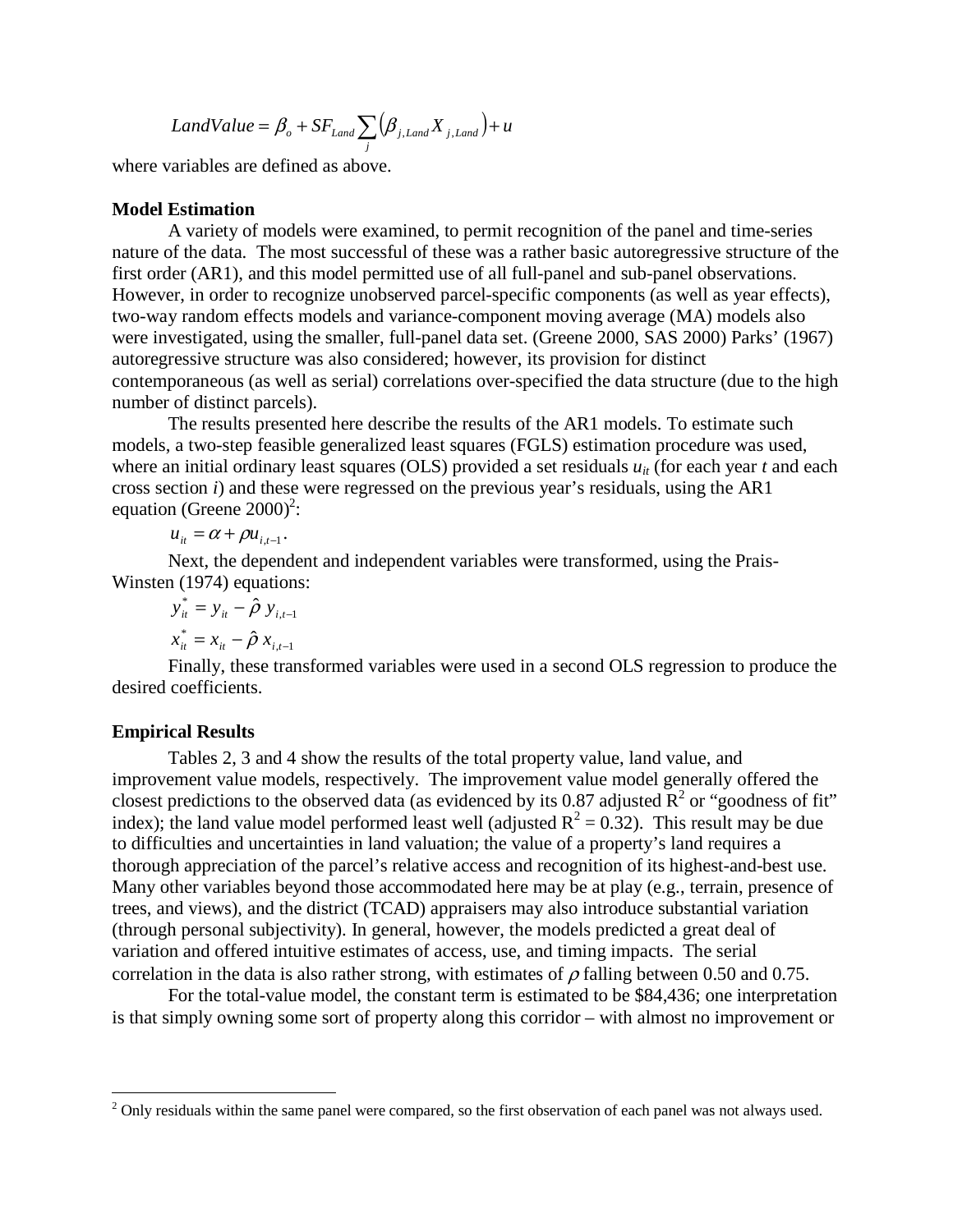acreage – is highly valued.<sup>3</sup> In the total-value model single-family dwelling improvements are estimated to be worth an average of \$43.50 per square foot – but this falls to \$26.92 in the improvement-value model (see Figure 5). Both estimates are highly statistically and economically significant estimates; a value somewhere in between these two is probably a robust predictor of such construction. Of all the improvement types or uses, banks are most highly valued (per square foot); while retirement and day care centers, convenience stores, and gas stations are least valued (on the order of \$15 to \$20 per square foot, overall). Many of the improvement use variables are not statistically significant in the total-value model, but they claim significance in the improvement value model. In both cases, however, showrooms/warehouses were predicted to be worth significantly less than single-family homes; this is very reasonable, given the large scale and construction needs of such facilities, relative to homes (which have a high proportion of expensive fixtures, per square foot). In general, most uses are less valued – per square foot – than single-family homes. Figure 6 summarizes improvement values per square foot by improvement type for both the improvement and total value models. Values that are not statistically significant are excluded from Figure 6.

The simple yearly time trends in all models are very positive. Marginally, these are on the order of \$1 per square foot of structure/improvement and per square foot of land (an acre contains 43,560 square feet of land), suggesting strong inflationary effects, speculation, and/or underlying demand in the corridor (due to, e.g., dramatic growth of the region and travel network pressures). However, the basic time-trend's positive coefficients are strongly tempered by the cumulative effects of construction-related deductions. These are reflected in interactions with parcel size and, in the case of the improvement value model, with structure size.<sup>4</sup>

The year of ROW acquisition, 1986, is associated with a high point in the data – and year zero of a downward trend. The steep up-trend preceding this year is felt to be related to the land market speculation affecting much of the country in the early 1980s; this speculative period collapsed in the mid-1980s, and the TCAD appraisals probably reflected the ascent a year late, and coincident with corridor ROW acquisition. It is unlikely that the acquisition itself prompted the high 1986 assessments; however, two other dates related to the roadway's expansion are thought to be of practical significance to property valuations: they are the construction start and completion dates, for the roadway sections closest each of the observed parcels.

Construction imposes a variety of costs on adjacent land uses, including noise, dust, vibration, and often substantial travel delays. Such costs are reflected by the negative time trends interacted with land uses (in the total value and land value models) and with improvement size (in the improvement value model). Per year following start of construction, these negative impacts are on the order of \$0.05 to \$0.50 per square foot of land, and \$0.50 per square foot of structure (Tables 2 through 4). U.S. 183's expansion ended (in some locations) in 1997, and in the total value model (Table 2) this event was predicted to almost wholly negate the marginal negative impacts of the speculative bust (coincident with the variable "ROW Acquisition") and the construction itself. By negating additional negative effects of these events, completion permitted the positive underlying time trend effects to eventually raise total property values. For

<u>.</u>

<sup>&</sup>lt;sup>3</sup> Constant terms ensure the average predictions correspond to the average observed value, regardless of functional form. The absence of quadratic terms in the models facilitates interpretation of first-order effects, but it also removes some of the constant term's flexibility.

<sup>&</sup>lt;sup>4</sup> Another time effect is that captured by the variable "Age of Improvement". This effect is, as expected, negative, and on the order of \$0.75 per square foot of structure per year (\$0.87 in the total-value model and \$0.60 in the improvement-value model).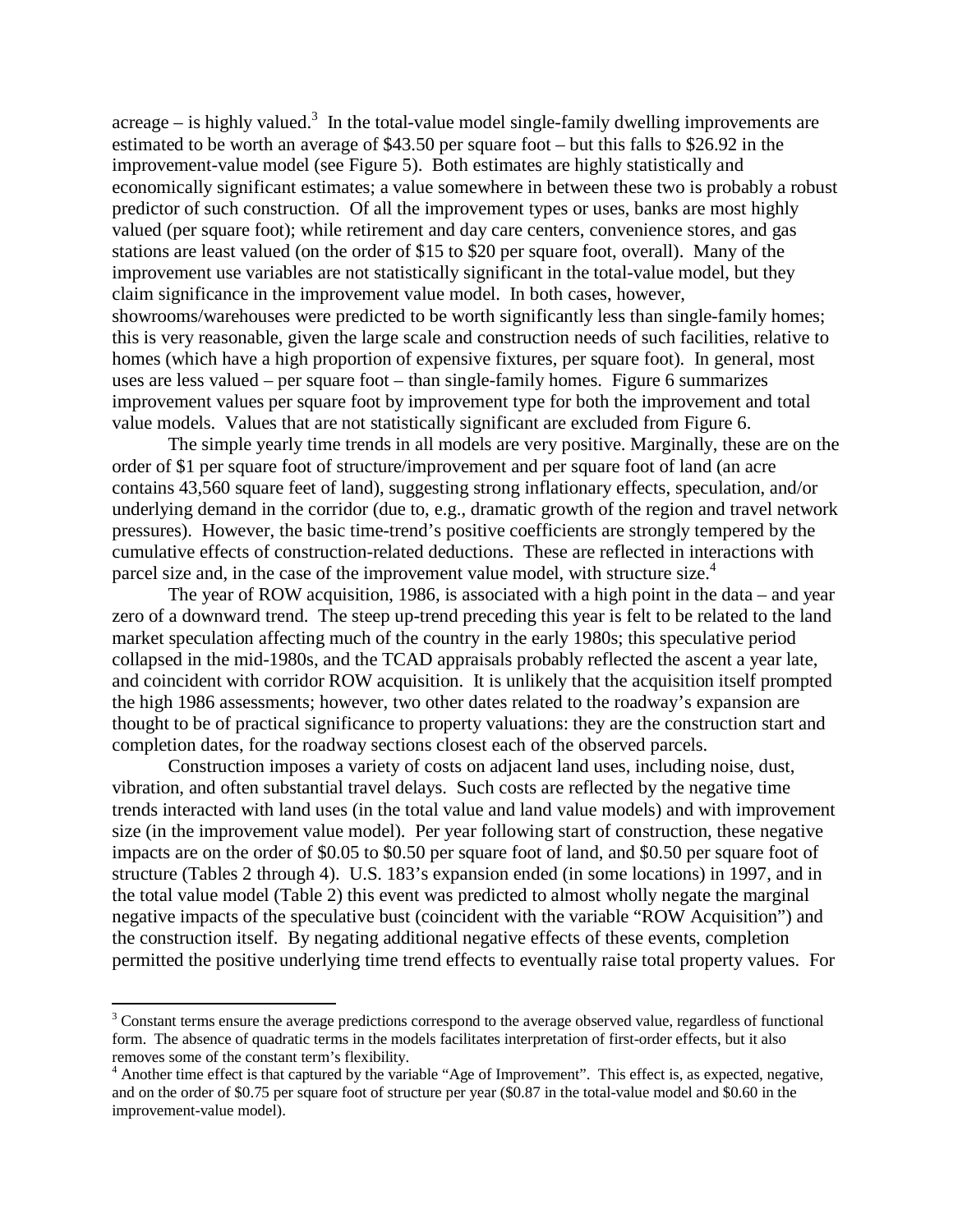a typical parcel, the end of the 18-year period's predictions (per acre) are expected to reach their mid-period peak. These calculations account for the negative starting estimates of acreage values (for year zero, before the time trend effects set in).

In terms of the improvement values alone (Table 3), the end of construction was predicted to carry a very strong benefit of \$2.72 per square foot of structure, more than negating the marginal yearly effects of construction (-\$0.48/sf) and ROW acquisition/speculative downturn (-\$1.21). This model's results effectively suggest a steady increase in improvement values (per square foot) over time. In contrast, construction completion impact's was predicted to be negative (thought not statistically significant  $[p-value = 0.225]$ ) in the land value model. So, by the end of the 18-year period of data, predicted values (per acre) are declining; however, this result is not statistically significant and thus may be negligible.

In addition to construction timing effects, location information of parcels was also highly useful. The presence of a signal and a corner with side access was predicted to raise the per-acre values of land (in both the total and land value models [Tables 2 and 4]) by roughly \$50,000 per acre (\$1.10/sf). Effects on improvement values (Table 3) were also very favorable, at a rate of \$4.61 per square foot (of structure). In contrast, parcels at non-signalized corners were predicted to have roughly \$100,000 lower per-acre land values than all remaining parcels locations, on average, though the apparently positive effect on improvement value (at \$0.75/sf) may overcome this negative effect (when improvements are present and occupy roughly one third of the property). It should be noted that the corner-without-signal indicator variable may be proxying for locations between major intersections, which are accessible to or from the main freeway lanes only by passing through one or more traffic signals and driving a lengthy distance along the frontage road.

Properties were examined for travel distances along the nearby network to reach the corridor's frontage road lanes. Most properties were along the corridor itself, and the average of these distances across the data set was 0.19 miles. The distance reductions in value were predicted to be severe: at \$511,000 per acre per squared-mile in the total-value model (Table 2), \$12 per square foot (of structure) per squared-mile in the improvement value model (Table 3), and \$111,000 per acre per squared-mile in the land-value model (Table 4). Note, however, that no properties further than 0.5 miles away were considered in this analysis, so the maximum value of the distance-from-facility-squared variable is  $0.25$  miles<sup>2</sup>. Thus, the maximum discounts actually predicted for the data set would be on the order of \$130,000, \$3, and \$28,000, respectively. Moreover, the predictions of the total-value and land-value models may best be merged, to provide a reduction estimate on the order of \$50,000 (for the furthest properties considered, per acre). Since urban land values in Austin, Texas, presently rarely exceed \$200,000 per acre, this is a sizable difference. The tremendous benefit of access is clear, and it can on the order of a hundred million dollars per square mile<sup>5</sup>. Clearly, highway location choices can dramatically affect property values.

## **CONCLUSIONS**

This paper has presented an analysis of data for parcel-level land and improvement values along the U.S. 183 corridor in northwest Austin, Texas, over an 18-year period. These properties were examined during a period of significant highway upgrade: 6 elevated mainlanes were added along with six at-grade frontage road lanes, resulting in a more-than-doubling of

<sup>&</sup>lt;sup>5</sup> A square mile contains 640 acres.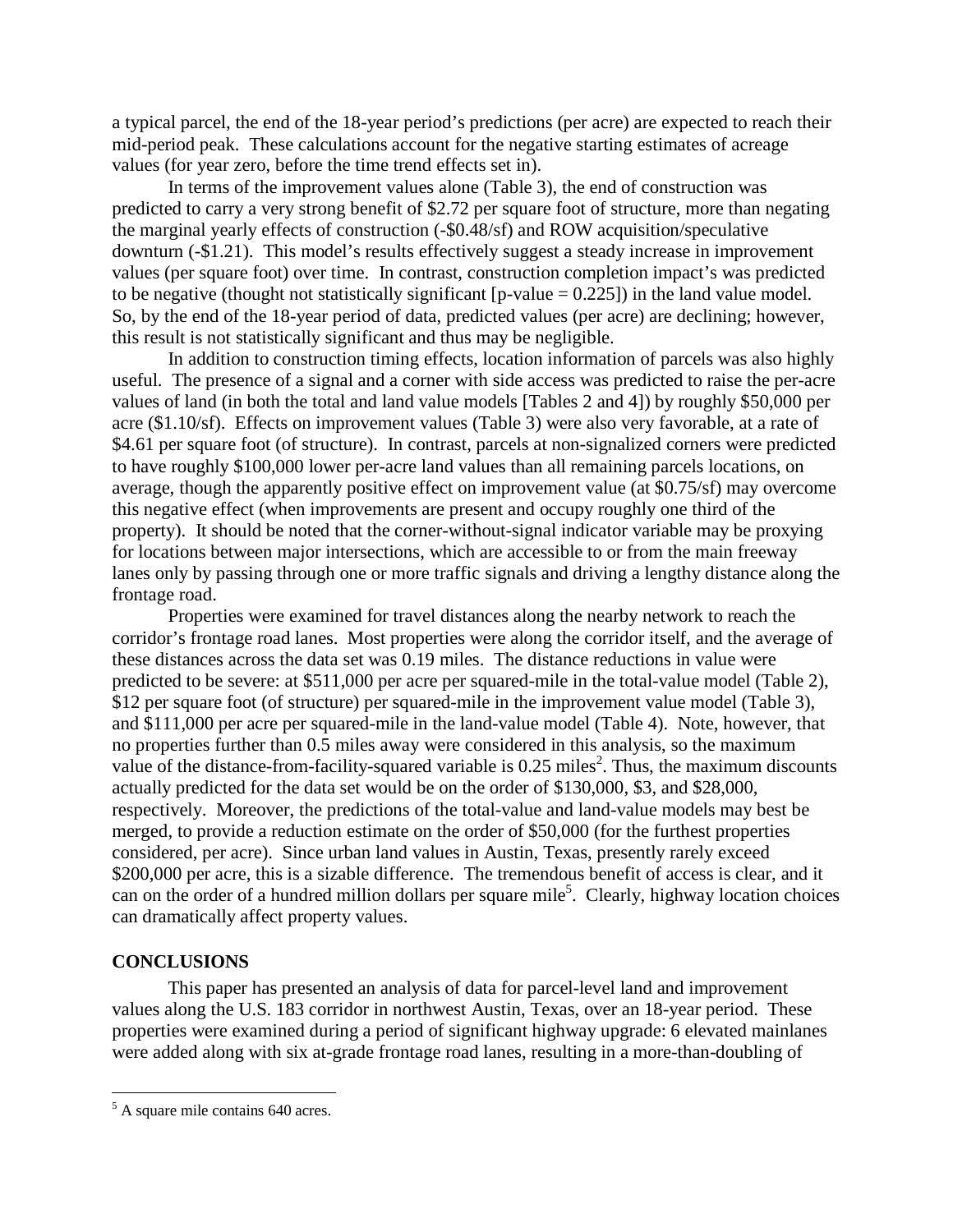corridor capacity. As illustrated by model results, the timing of this freeway project's construction and completion were significant events for property valuations. Parcel proximity to the corridor, corner location, property size, and land use were also very valuable to the predictive models.

The results of these models are intended to assist highway agencies with estimation of roadway impacts and right-of-way acquisition costs. Most studies of property valuation have examined residential uses, yet many properties lining current or future freeways are commercial in nature, with a few industrial uses. This work provides estimates for these land use types – as well as for single-family and multi-family residential uses.

In general, roadway projects can have dramatic effects on property values, and this is evidenced here, through the signs and magnitudes of the parameter estimates. For example, construction impacts accumulated at the rate of -\$0.05 to -\$0.50 per square foot of land per year and -\$0.50 per square foot of structure per year; fortunately, construction completion generally removed these negative impacts, allowing the corridor's properties to again appreciate.

A parcel's corner location with a signalized intersection (for cross-corridor access) was predicted to raise the per-acre values of land (in both the total and land value models) by roughly \$50,000 per acre. Such effects on improvement values also were very favorable; these were estimated to be \$4.61 per square foot (of structure). Corner and signal impacts suggest why developers tend to lobby highway design engineers so fiercely for creation of such parcels (via interchanges and other design decisions).

Dramatic valuations also accrued to those properties most proximate the freeway corridor. At a distance of one-half mile from the corridor – relative to a fronting property – values were predicted to have dropped roughly \$50,000 per acre of land and \$3 per square foot of improvement/structure. Clearly, a roadway's alignment has a critical impact on (future) land values, so design engineers will want to take this decision very seriously. Moreover, roadway agencies may do best avoiding such high costs of later right-of-way expansion by protecting corridors early on and preserving rights of way (for later expansion).

While this work provides a variety of estimates of highway construction and location impacts as well as land acquisition costs, there are several improvements to the modeling approach and the data that would prove very useful extensions. For example, a longer period of study would be helpful in sensing long-term impacts after construction completion. An examination of the size and timing of land use changes and improvement additions (both as discrete events) would highlight the development impacts of highway projects. An examination of roadway facilities elsewhere in Austin, Texas and the United States – including those not undergoing expansions – would add context, while controlling for other market and network forces. And incorporation of variables that track bank lending practices and the local economy also would be useful, to explicitly capture certain variations in the real estate market. Finally, data on actual property transactions/market values would be very useful (though it would be biased toward parcels that sell more frequently).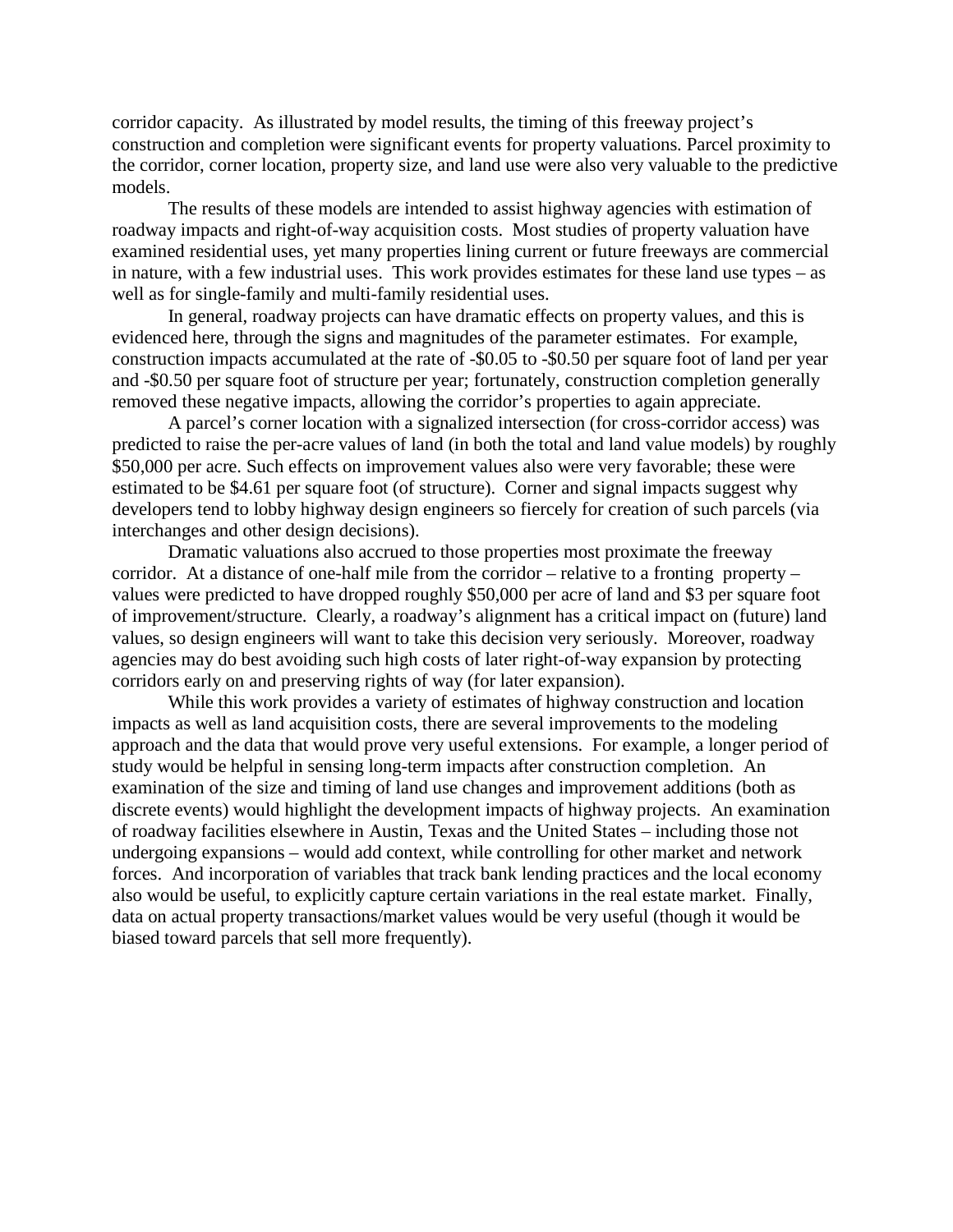# **ACKNOWLEDGEMENTS**

The authors wish to acknowledge the financial support of the U.S. Environmental Protection Agency and the C.B. Luce Professorship program, as well as the contributions made by Hani Mahmassani, Michael Walton, and Yong Zhao in their discussions with the authors.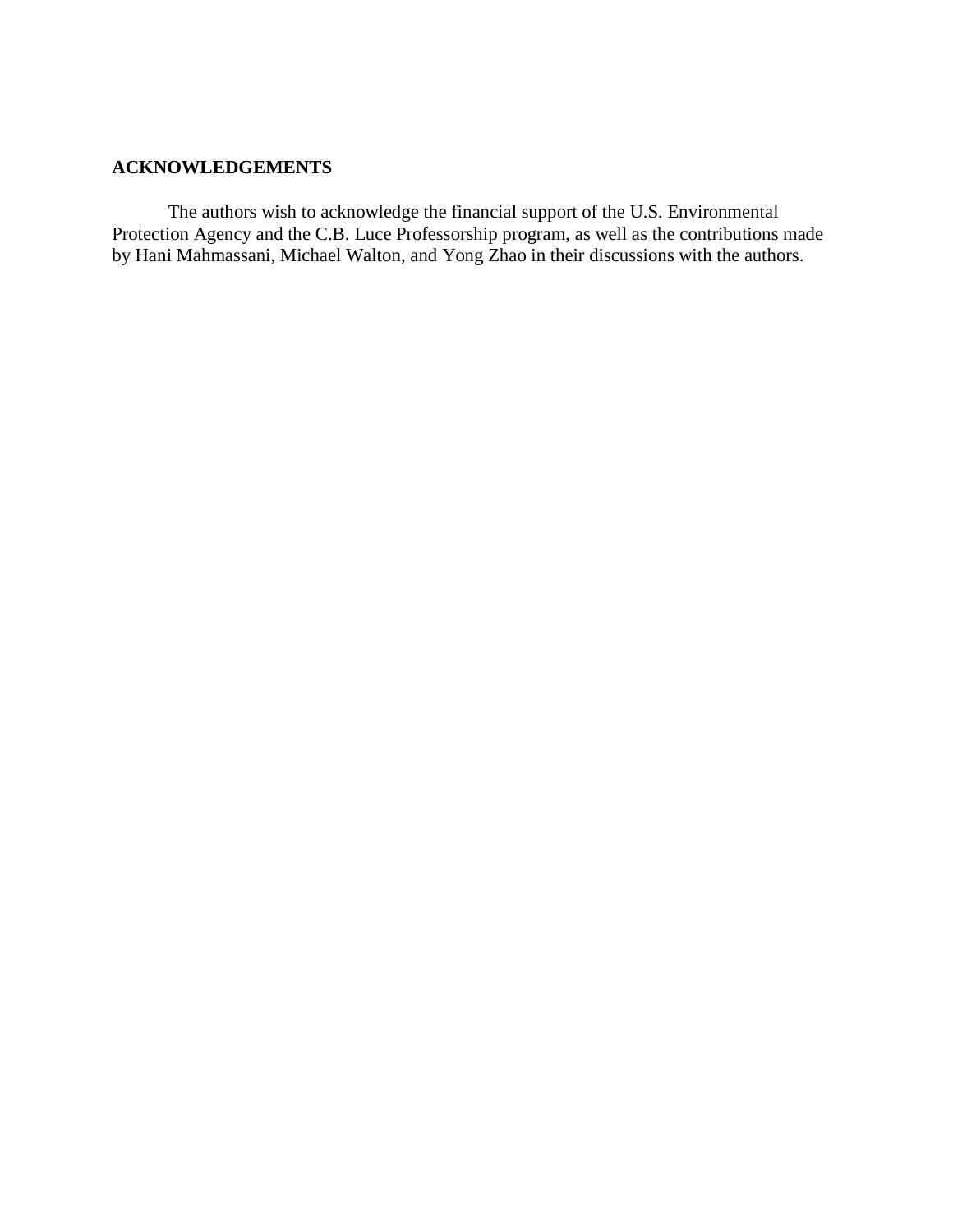## **REFERENCES**

Downs, A. 1992. *Stuck in Traffic*. The Brookings Institution: Washington, D.C.

- Federal Deposit Insurance Corporation, 1999. "The S&L Crisis: A Chrono-Bibliography". Available at: http://www.fdic.gov/bank/historical/s&l/ .
- Giuliano, G. 1989. "New Directions for Understanding Transportation and Land Use." *Environment and Planning A* 21, 145-159.
- Greene, W.H. 2000. *Econometric Analysis, Third Edition*. Macmillan: New York, NY.
- Huang, W. 1994. "The Effects of Transportation Infrastructure on Nearby Property Values: A Review of the Literature." Institute of Urban and Regional Development: Berkeley, CA.
- Kockelman, K.M. 1997. "Effects of Location Elements on Home Purchase Prices and Rents in San Francisco Bay Area." *Transportation Research Record No. 1606,* 40-50.
- Landis, J., Guhathakurta, S., Huang, W., and Zhang, M. 1995. "Rail Transit Investments, Real Estate Values, and Land Use Change: A Comparative Analysis of Five California Rail Transit Systems." The University of California Transportation Center, University of California at Berkeley: Berkeley, CA.
- Lewis, C.A., Buffington, J.L., and Vadali, S.R. 1997. "Land Value and Land Use Effects of Elevated, Depressed, and At-Grade Level Freeways in Texas." Texas Transportation Institute Research Report Number 1327-2. Texas A&M University: College Station, TX.
- Mikelbank, Brian. 2001. "Spatial Analysis of the Relationship between Housing Values and Investments in Transportation Infrastructure." Paper presented at the  $40<sup>th</sup>$  Annual Meeting of the Western Regional Science Association, Palm Springs, California (February).
- Mohring, Herbert. 1961. "Land Values and the Measurement of Highway Benefits." *J of Political Economy* 49 (June), 236-249.
- Nelson, J. P. 1982. "Highway noise and property values: A survey of recent evidence", *Journal of Transport Economics and Policy*, 16(2), 117-38.
- Parks, R.W. 1967. "Efficient Estimation of a System of Regression Equations when Disturbances Are Both Serially and Contemporaneously Correlated," *Journal of the American Statistical Association*, 62, 500-509.
- Prais, S., and C. Winsten. 1954. "Trend Estimation and Serial Correlation." *Discussion Paper 383*, Cowles Commission, Chicago.
- Restrepo, D. 1997. "Office market on 14-year surge, but hasn't matched previous peak". *Austin Business Journal,* In Depth: Commercial Real Estate Monthly, 1.
- SAS. 2000. SAS/ETS Statistical Analysis Software. SAS Institute: Cary, NC.
- State of Texas, Office of the Comptroller. 2000. *Final Property Value Study of School and Appraisal Districts.* Austin, TX: State of Texas.
- Texas Tax Code. 2000. Title 1, Section 23.01, "Appraisal Methods and Procedures".
- Tomasik, J. 1987. "Socioeconomic and Land Values of Urban Freeways in Arizona." Phoenix, AZ: Arizona Department of Transportation.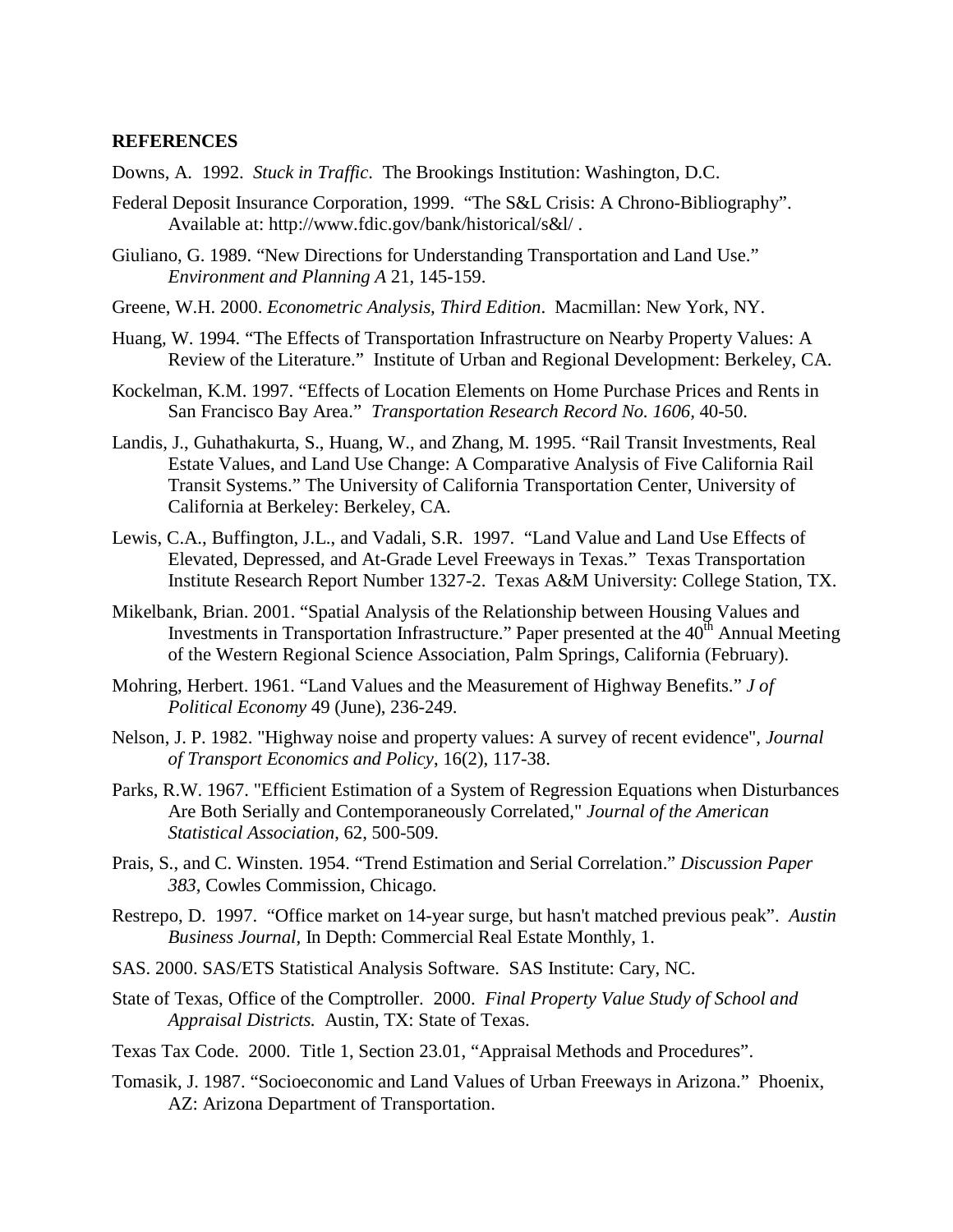Transportation Research Board (TRB) *Special Report Number 245 1995. Expanding Metropolitan Highways*. Washington, DC: National Academy Press.

TCAD. 2000. Travis County, Texas, Central Appraisal District web site: www.traviscad.org.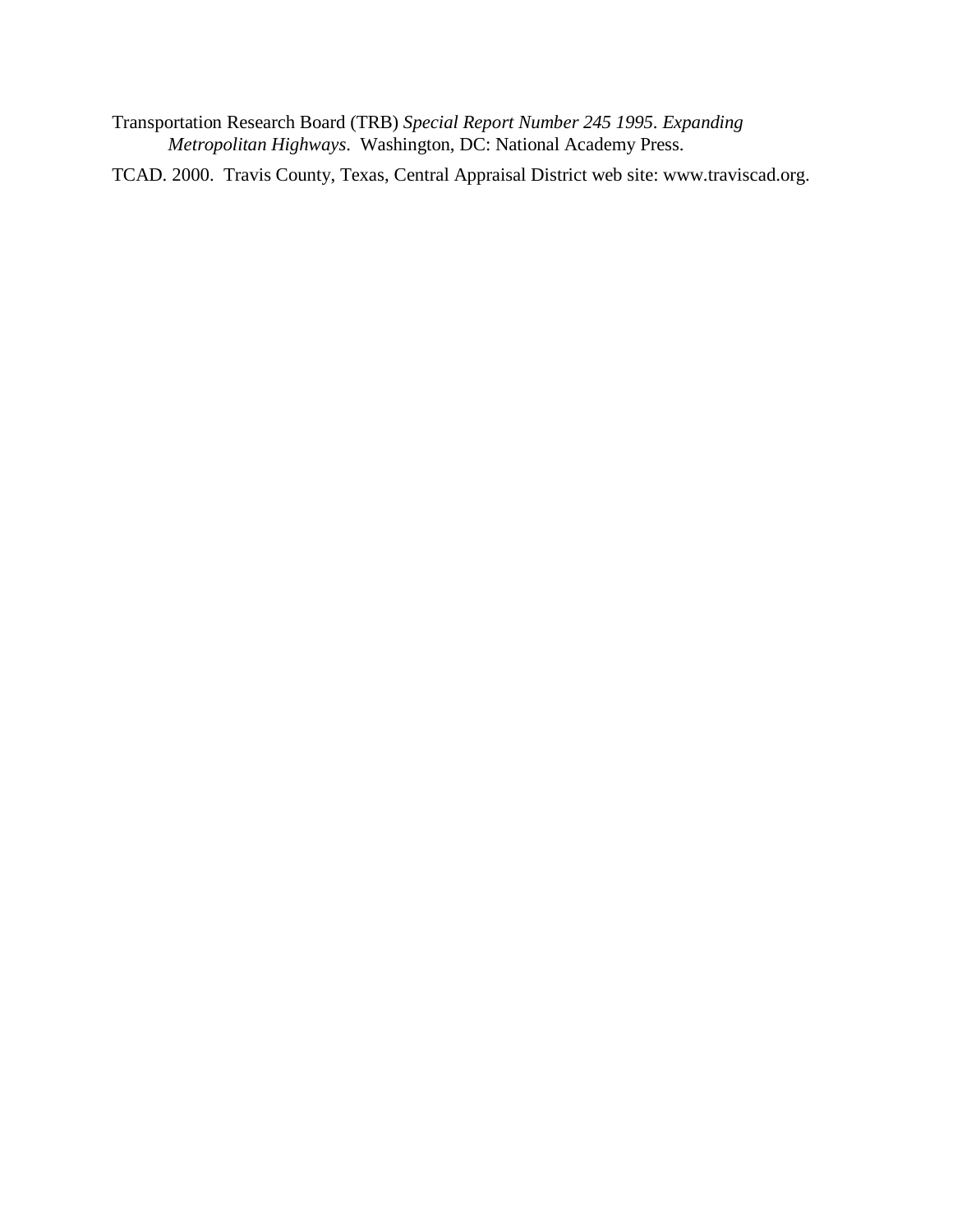| <b>Dependent Variables</b>                                                                                                    | <b>Description</b>                                                                                                                                                                                                                                                                                                                            |
|-------------------------------------------------------------------------------------------------------------------------------|-----------------------------------------------------------------------------------------------------------------------------------------------------------------------------------------------------------------------------------------------------------------------------------------------------------------------------------------------|
| Improvement Value [\$]                                                                                                        | Sum of assessed values of all parcel improvements. (Mean = $$410,000$ ; SD = $$1.62M$ ; Max = $$34M$ )                                                                                                                                                                                                                                        |
| <b>Land Value</b>                                                                                                             | Assessed value of parcel. (Mean = $$750,000$ ; SD = $$1.7M$ ; Max = $$21M$ )                                                                                                                                                                                                                                                                  |
| <b>Total Value</b>                                                                                                            | Sum of the land and improvement values. (Mean = $$1.1M$ , SD = $$2.9M$ , Max = $$52M$ )                                                                                                                                                                                                                                                       |
| <b>Independent Variables</b>                                                                                                  | <b>Description</b>                                                                                                                                                                                                                                                                                                                            |
| Sq. Feet of Improvement                                                                                                       | Sum of the square footage of all improvements on a parcel. (Mean = $21k$ ; SD = $76k$ , Max = $950k$ )                                                                                                                                                                                                                                        |
| Age of Improvement [years]                                                                                                    | Takes into account any substantial improvements or additions made to structures which reduce the overall<br>age of the improvements. For multiple structures on one parcel, the age is weighted based on square<br>footage of each improvement. (Mean = $14$ , SD = $12$ , Max = 65)                                                          |
| Land Uses:                                                                                                                    |                                                                                                                                                                                                                                                                                                                                               |
| Single-Family                                                                                                                 | Both attached and detached units are included in this category.                                                                                                                                                                                                                                                                               |
| Multi-Family                                                                                                                  | Includes both multi-family rental units and condos.                                                                                                                                                                                                                                                                                           |
| Retirement/Day Care                                                                                                           | Retirement homes and day care centers.                                                                                                                                                                                                                                                                                                        |
| Conv. Store/Gas Sta.                                                                                                          | Also includes minilubes and service stations.                                                                                                                                                                                                                                                                                                 |
| Small-Med Store                                                                                                               | Stores less than 25,000 square feet, including small neighborhood shopping centers.                                                                                                                                                                                                                                                           |
| Small Office                                                                                                                  | Offices less than 38,000 square feet.                                                                                                                                                                                                                                                                                                         |
| Showroom/Warehouse                                                                                                            | Includes car dealerships and manufacturing warehouses.                                                                                                                                                                                                                                                                                        |
| Bank                                                                                                                          | Bank branch offices and drive-thrus.                                                                                                                                                                                                                                                                                                          |
| Restaurant/Night Club                                                                                                         | Includes bars, full-service restuarants, fast food resturants, and night clubs.                                                                                                                                                                                                                                                               |
| Grocery/Discount Store                                                                                                        | Includes "big box" retailers, discount stores, and grocery stores over 25,000 square feet.                                                                                                                                                                                                                                                    |
| Land Area [acres]                                                                                                             | Total area of parcel. (Mean = $5$ , SD = $23$ , Max = $386$ )                                                                                                                                                                                                                                                                                 |
| <b>Time Trend</b>                                                                                                             | Ranges from 0 in 1982 to 17 in 1999.                                                                                                                                                                                                                                                                                                          |
| Number of Years Since:                                                                                                        |                                                                                                                                                                                                                                                                                                                                               |
| <b>ROW Acquisition</b><br><b>Construction Start</b><br><b>Construction Completion</b><br>Distance from Facility Squared [mi2] | Right-of-way (primarily for frontage roads) was largely acquired by TxDOT in 1986.<br>Construction start & completion dates ran from 1987 to 1997, for the corridor parcels modelled here.<br>Figure 2 contains more detailed timing information.<br>Distance from facility along street network, raised to the second power. [miles squared] |
| Corner with Signal Indicator                                                                                                  | Indicator variable for parcels on corners with traffic signals and underpasses or crossovers.                                                                                                                                                                                                                                                 |
| Corner without Signal Indicator                                                                                               | Indicator variable for parcels on corners without traffic signals or underpasses or crossovers.                                                                                                                                                                                                                                               |
|                                                                                                                               |                                                                                                                                                                                                                                                                                                                                               |

# **Table 1. Summary of Variables Used in the Assessment Data Analysis.**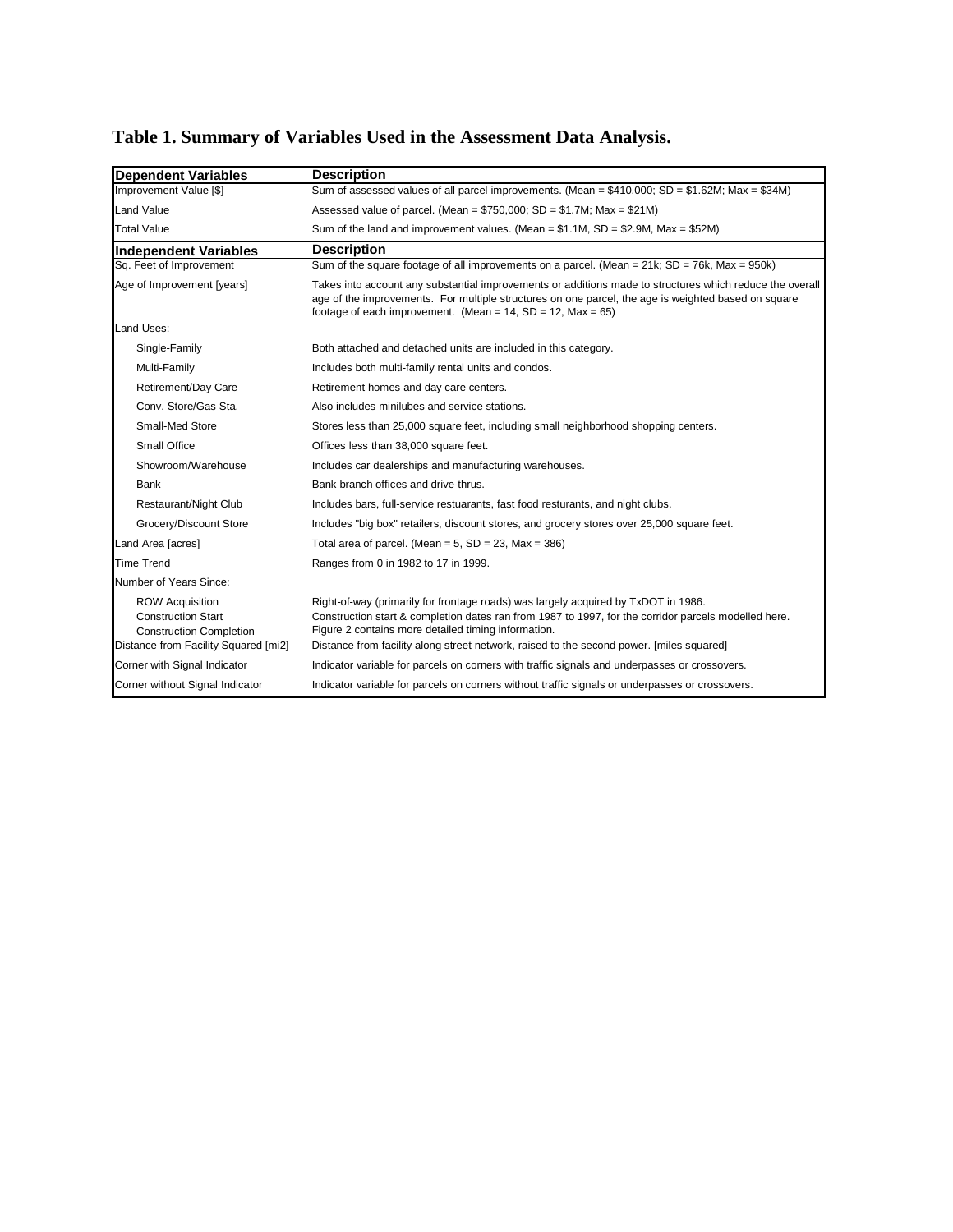| Dependent Variable:                                | Total Value (Improvement + Land) |          |         |  |  |  |
|----------------------------------------------------|----------------------------------|----------|---------|--|--|--|
| Number of Cross Sections & Time Series:            | 317, variable                    |          |         |  |  |  |
| Number of Observations:                            |                                  | 2271     |         |  |  |  |
| Adjusted R-Squared:                                | 0.61                             |          |         |  |  |  |
| <b>Variable Description</b>                        | <b>Estimate</b>                  | t-Stat.  | p-value |  |  |  |
| Intercept                                          | 84,436                           | 6.10     | 0.000   |  |  |  |
| Sq. Feet of Improvement                            | 43.50                            | 11.70    | 0.000   |  |  |  |
| Variables Interacted with Sq. Feet of Improvement: |                                  |          |         |  |  |  |
| <b>Time Trend</b>                                  | 0.384                            | 1.56     | 0.119   |  |  |  |
| Land Uses (relative to single family dwellings):   |                                  |          |         |  |  |  |
| Multi-Family                                       | $-8.74$                          | $-2.64$  | 0.008   |  |  |  |
| Retirement/Day Care                                | $-14.67$                         | $-0.25$  | 0.801   |  |  |  |
| Conv. Store/Gas Sta.                               | $-30.19$                         | $-0.91$  | 0.364   |  |  |  |
| <b>Small-Med Store</b>                             | $-2.42$                          | $-0.76$  | 0.446   |  |  |  |
| <b>Small Office</b>                                | $-2.85$                          | $-0.49$  | 0.623   |  |  |  |
| Showroom/Warehouse                                 | $-7.56$                          | $-2.17$  | 0.030   |  |  |  |
| <b>Bank</b>                                        | 28.97                            | 0.75     | 0.456   |  |  |  |
| Restaurant/Night Club                              | 3.36                             | 0.14     | 0.885   |  |  |  |
| Grocery/Discount Store                             | $-9.38$                          | $-2.31$  | 0.021   |  |  |  |
| Age of Improvement                                 | $-0.870$                         | $-8.39$  | 0.000   |  |  |  |
| Land Area (acres)                                  | $-123,318$                       | $-12.49$ | 0.000   |  |  |  |
| Variables Interacted with Land Area:               |                                  |          |         |  |  |  |
| <b>Time Trend</b>                                  | 50,557                           | 26.27    | 0.000   |  |  |  |
| Number of Years Since:                             |                                  |          |         |  |  |  |
| <b>ROW Acquisition</b>                             | $-36,882$                        | $-22.04$ | 0.000   |  |  |  |
| <b>Construction Start</b>                          | $-20,202$                        | $-11.31$ | 0.000   |  |  |  |
| <b>Construction Completion</b>                     | 51,652                           | 4.51     | 0.000   |  |  |  |
| <b>Distance from Facility Squared</b>              | $-511,261$                       | $-2.81$  | 0.005   |  |  |  |
| Corner with Signal Indicator                       | 53,063                           | 1.19     | 0.236   |  |  |  |
| Corner without Signal Indicator                    | $-96,206$                        | $-10.17$ | 0.000   |  |  |  |

# **Table 2. Total Property Value Model Regression Results**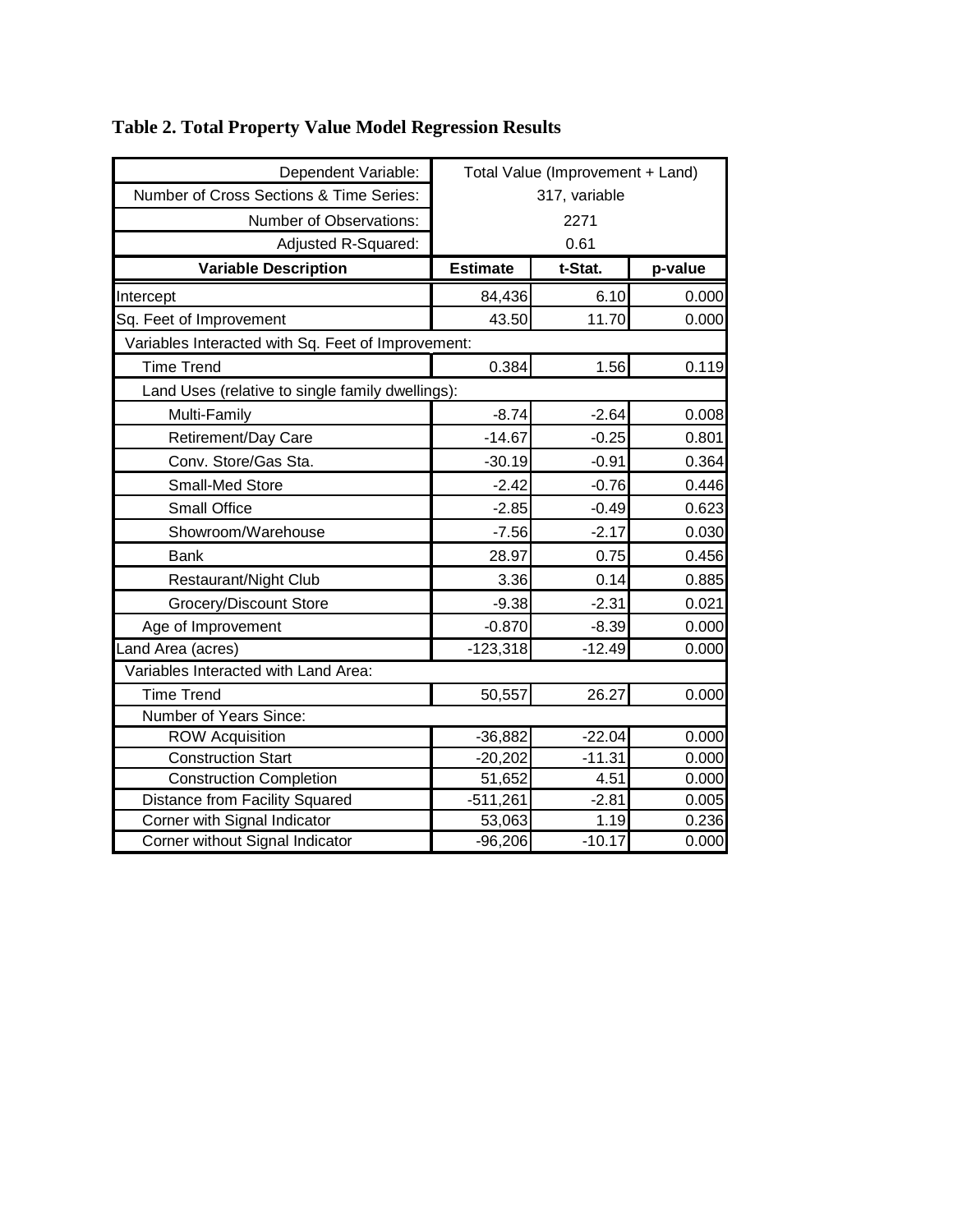| Dependent Variable:                                | Improvement Value |         |         |  |  |
|----------------------------------------------------|-------------------|---------|---------|--|--|
| Number of Cross Sections & Time Series:            | 399, variable     |         |         |  |  |
| Number of Observations:                            | 3148              |         |         |  |  |
| Adjusted R-Squared:                                | 0.87              |         |         |  |  |
| <b>Variable Description</b>                        | <b>Estimate</b>   | t-Stat. | p-value |  |  |
| Intercept                                          | 14,756            | 2.5     | 0.012   |  |  |
| Sq. Feet of Improvement                            | 26.92             | 29.5    | 0.000   |  |  |
| Variables Interacted with Sq. Feet of Improvement: |                   |         |         |  |  |
| <b>Time Trend</b>                                  | 1.86              | 8.8     | 0.000   |  |  |
| Land Uses (relative to single family dwellings):   |                   |         |         |  |  |
| Multi-Family                                       | $-8.66$           | $-13.7$ | 0.000   |  |  |
| Retirement/Day Care                                | $-13.83$          | $-2.6$  | 0.010   |  |  |
| Conv. Store/Gas Sta.                               | $-12.19$          | $-1.2$  | 0.221   |  |  |
| Small-Med Store                                    | $-8.20$           | $-15.4$ | 0.000   |  |  |
| <b>Small Office</b>                                | $-5.73$           | $-2.5$  | 0.014   |  |  |
| Showroom/Warehouse                                 | $-8.17$           | $-11.4$ | 0.000   |  |  |
| Bank                                               | 34.39             | 4.0     | 0.000   |  |  |
| Restaurant/Night Club                              | 0.95              | 0.1     | 0.908   |  |  |
| Grocery/Discount Store                             | $-7.92$           | $-7.6$  | 0.000   |  |  |
| Age of Improvement                                 | $-0.60$           | $-22.9$ | 0.000   |  |  |
| Number of Years Since:                             |                   |         |         |  |  |
| <b>ROW Acquisition</b>                             | $-1.21$           | $-5.1$  | 0.000   |  |  |
| <b>Construction Start</b>                          | $-0.48$           | $-3.3$  | 0.000   |  |  |
| <b>Construction Completion</b>                     | 2.72              | 8.9     | 0.000   |  |  |
| Distance from Facility Squared                     | $-11.98$          | $-3.5$  | 0.000   |  |  |
| Corner with Signal Indicator                       | 4.61              | 9.0     | 0.000   |  |  |
| Corner without Signal Indicator                    | 0.75              | 0.7     | 0.493   |  |  |

# **Table 3. Improvement Value Model Regression Results**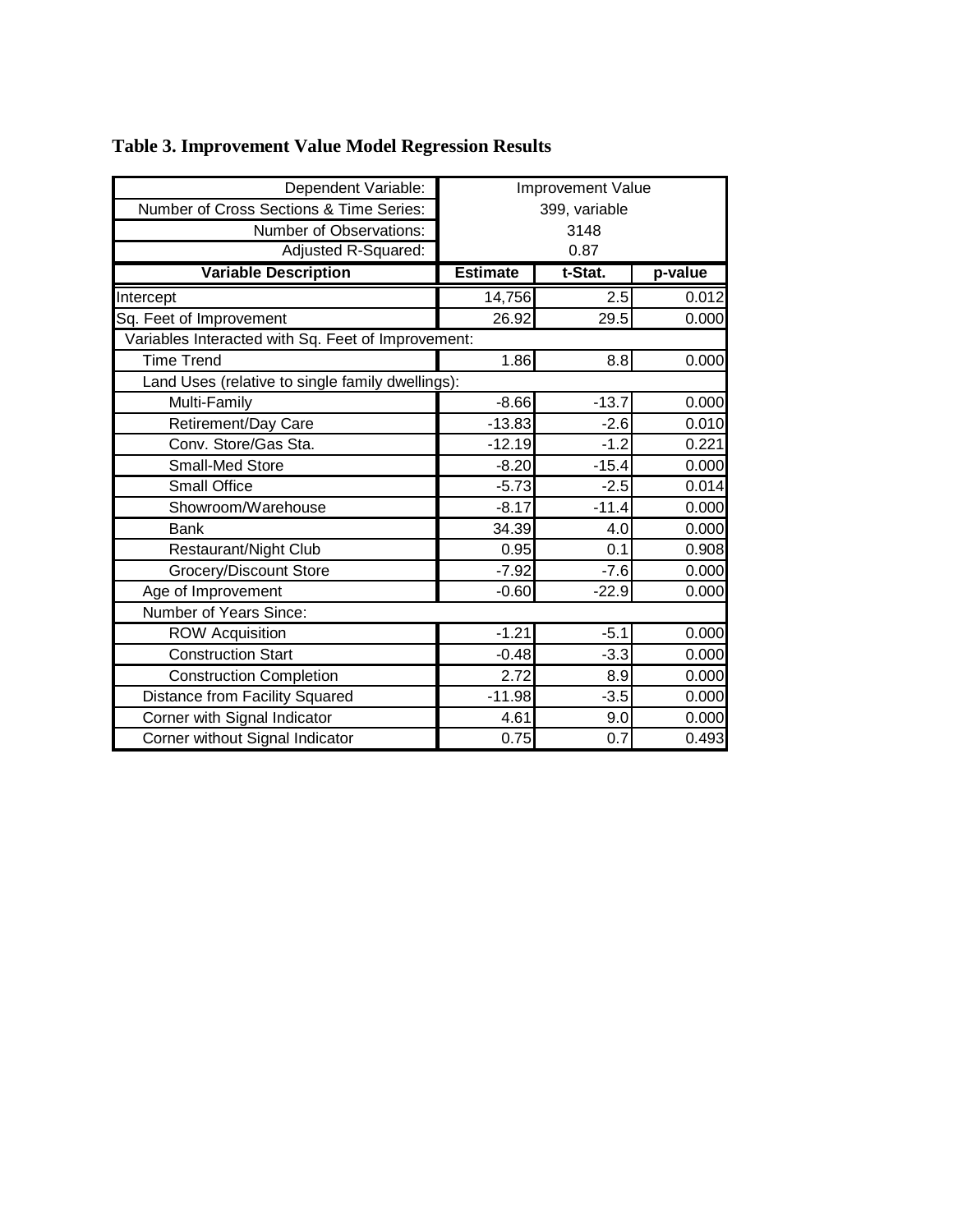| Dependent Variable:                     | Land Value      |               |         |
|-----------------------------------------|-----------------|---------------|---------|
| Number of Cross Sections & Time Series: |                 | 317, variable |         |
| Number of Observations:                 | 3148            |               |         |
| Adjusted R-Squared:                     | 0.32            |               |         |
| <b>Variable Description</b>             | <b>Estimate</b> | t-Stat.       | p-value |
| Intercept                               | 70,286          | 5.9           | 0.000   |
| Land Area (acres)                       | $-111,193$      | $-12.3$       | 0.000   |
| Variables Interacted with Land Area:    |                 |               |         |
| <b>Time Trend</b>                       | 42,041          | 25.9          | 0.000   |
| Number of Years Since:                  |                 |               |         |
| <b>ROW Acquisition</b>                  | $-31,976$       | $-24.5$       | 0.000   |
| <b>Construction Start</b>               | $-2,647$        | $-1.6$        | 0.103   |
| <b>Construction Completion</b>          | $-11,531$       | $-1.2$        | 0.225   |
| Distance from Facility Squared          | $-111,660$      | $-0.6$        | 0.581   |
| Corner with Signal Indicator            | 50,459          | 1.0           | 0.324   |
| Corner without Signal Indicator         | $-102,635$      | $-13.5$       | 0.000   |

# **Table 4. Land Value Model Regression Results**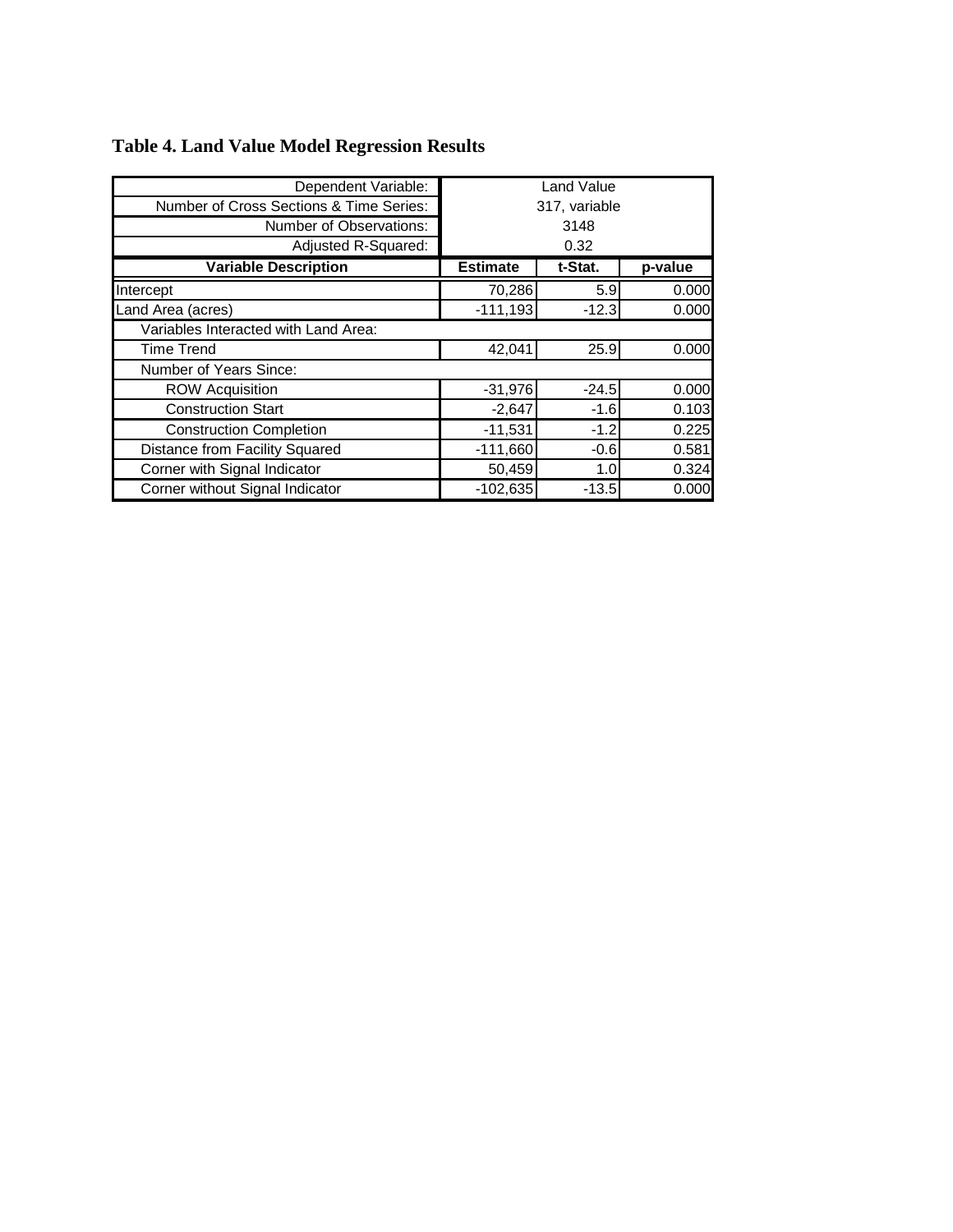

**Figure 1. Map of Austin Area with Major Transportation Arteries.** 

(Dashed lines indicate the extent of construction on U.S. 183.)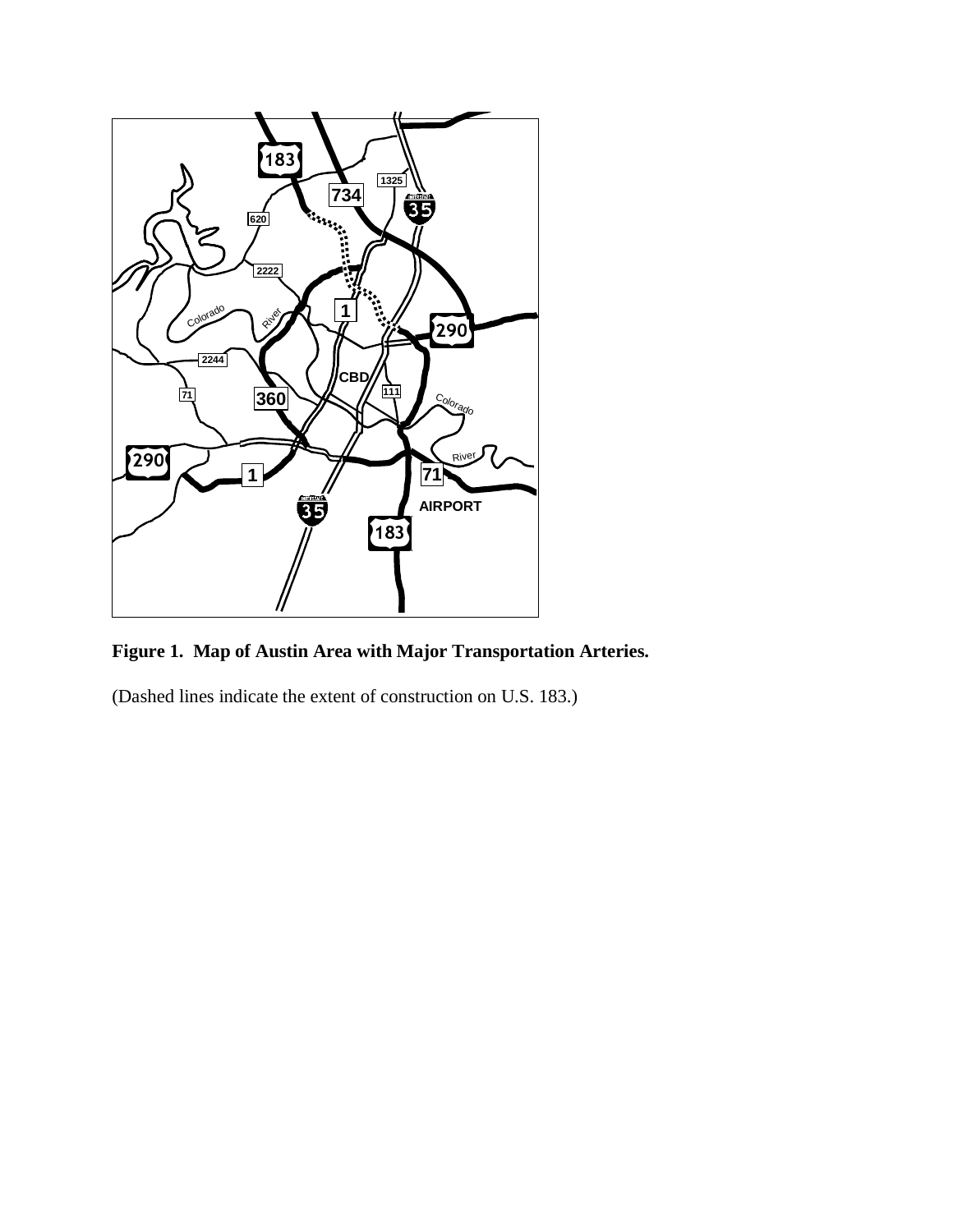

**Figure 2. Map of U.S. 183 (Research Blvd.) Corridor, with completion dates for each construction phase.**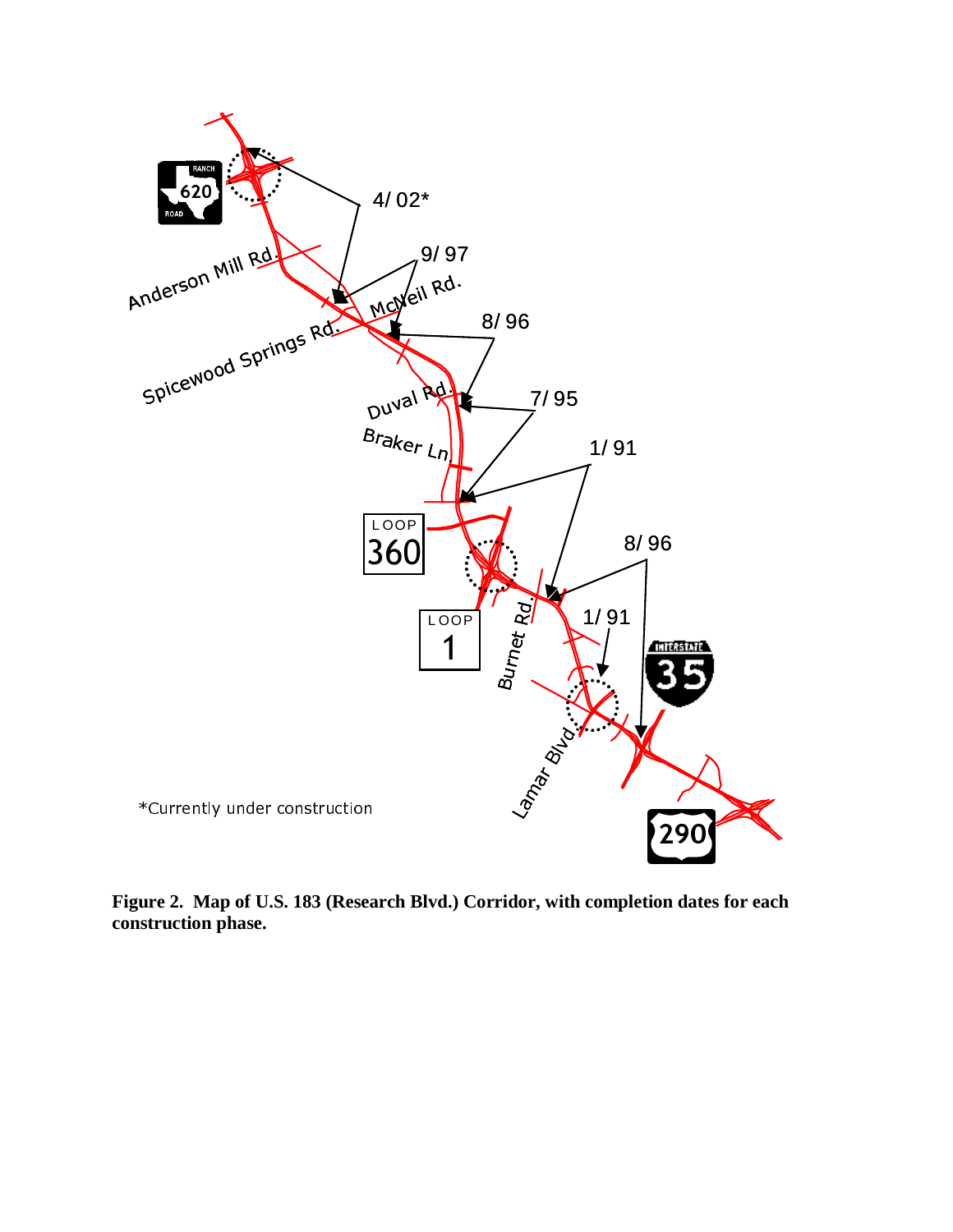

**Figure 3. Corner Parcel Designations: Unsignalized (A & B) and Signalized (C through F).**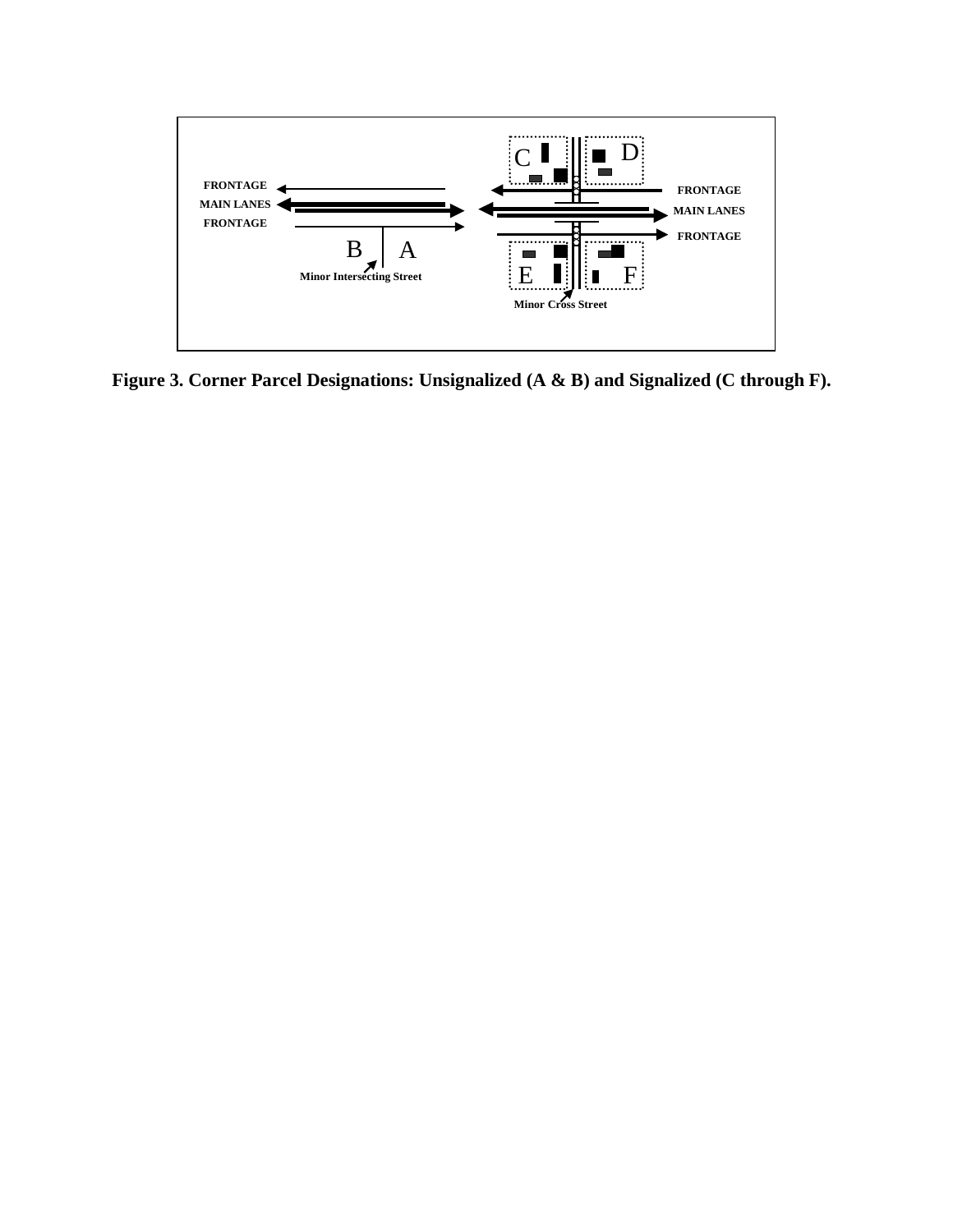

**Figure 4. Average Assessed Land Values (\$) per Acre** 



**Figure 5. Average Assessed Improvement Value (\$) per Square Foot**